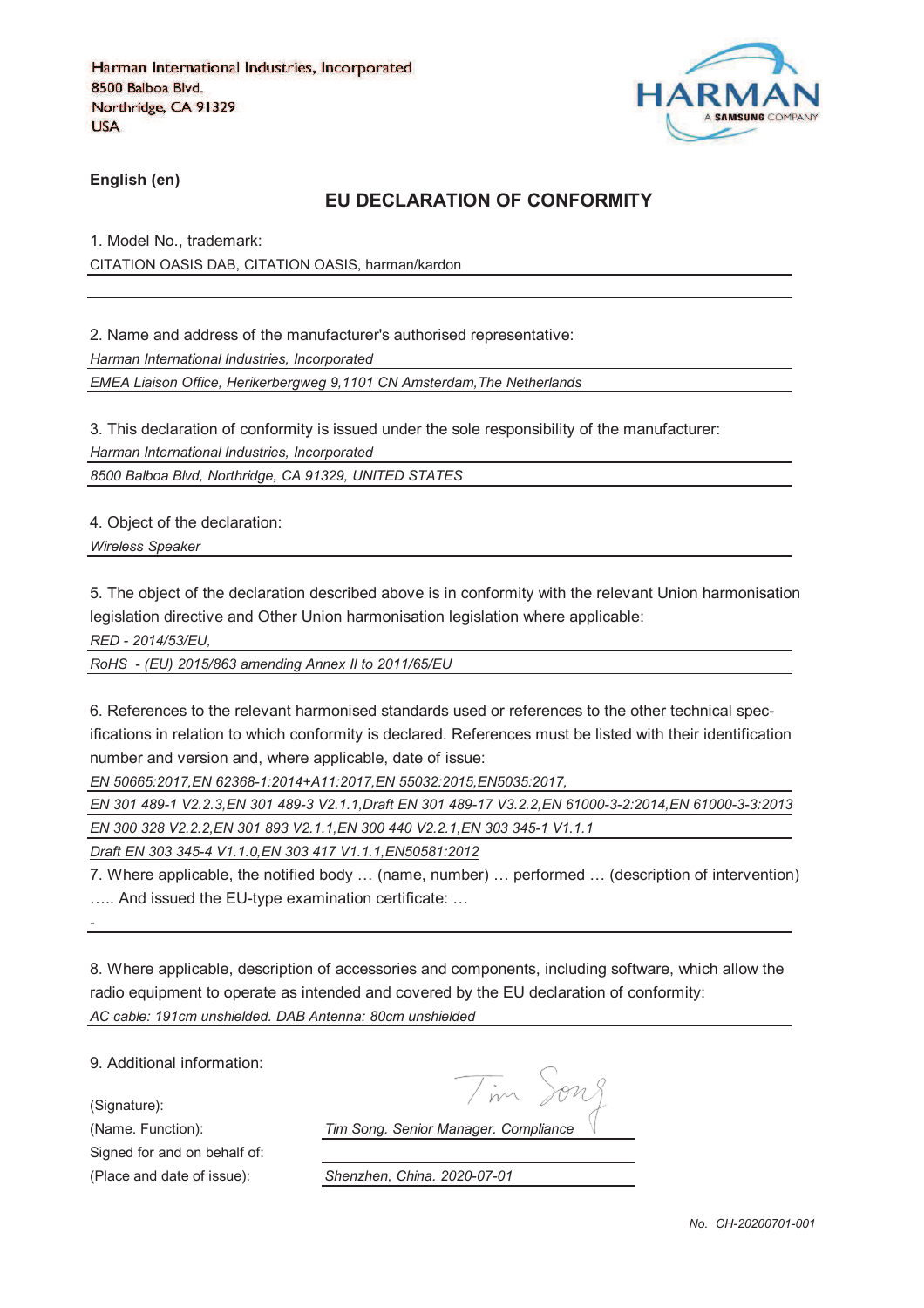

**Български (bg)** 

### ЕС ДЕКЛАРАЦИЯ ЗА СЪОТВЕТСТВИЕ

1. Модел No., търговска марка: CITATION OASIS DAB, CITATION OASIS, harman/kardon

2. Име и адрес на производителя или на неговия упълномощен представител: *Harman International Industries, Incorporated EMEA Liaison Office, Herikerbergweg 9,1101 CN Amsterdam,The Netherlands*

3. Настоящата декларация за съответствие е издадена на отговорността на производителя: *Harman International Industries, Incorporated*

*8500 Balboa Blvd, Northridge, CA 91329, UNITED STATES*

4. Предмет на декларацията:

*Wireless Speaker* 

5. Предметът на декларацията, описан по-горе, отговаря на съответното законодателство на Съюза за хармонизация Директива и Друго законодателство на Съюза за хармонизация, когато е приложимо: *RED - 2014/53/EU,*

*RoHS - (EU) 2015/863 amending Annex II to 2011/65/EU*

6. Позоваване на използваните хармонизирани стандарти или позоваване на други технически спецификации, по отно отношение на които се декларира съответствие.При позоваването трябва да се посочва техният идентификационен номер и версията им и,ако е приложимо,дата на издаване: *EN 50665:2017,EN 62368-1:2014+A11:2017,EN 55032:2015,EN5035:2017,*

*EN 301 489-1 V2.2.3,EN 301 489-3 V2.1.1,Draft EN 301 489-17 V3.2.2,EN 61000-3-2:2014,EN 61000-3-3:2013*

*EN 300 328 V2.2.2,EN 301 893 V2.1.1,EN 300 440 V2.2.1,EN 303 345-1 V1.1.1*

*Draft EN 303 345-4 V1.1.0,EN 303 417 V1.1.1,EN50581:2012*

7. Когато е приложимо, нотифицираният орган… (наименование, номер)… извърши … (описание на извършеното) … и издаде сертификата за ЕС изследване на типа: …

8. Когато е приложимо, описание на принадлежностите и компонентите, включително софтуер, които позволяват на радиосъоръжението да работи по предназначение и които са обхванати от ЕС декларацията за съответствие:

*AC cable: 191cm unshielded. DAB Antenna: 80cm unshielded*

9. Допълнителна информация:

(подпис):

*-*

(име, длъжност):

Подписано за и от името на: (място и дата на издав

Tim Song ): *Tim Song. Senior Manager. Compliance*

): *Shenzhen, China. 2020-07-01*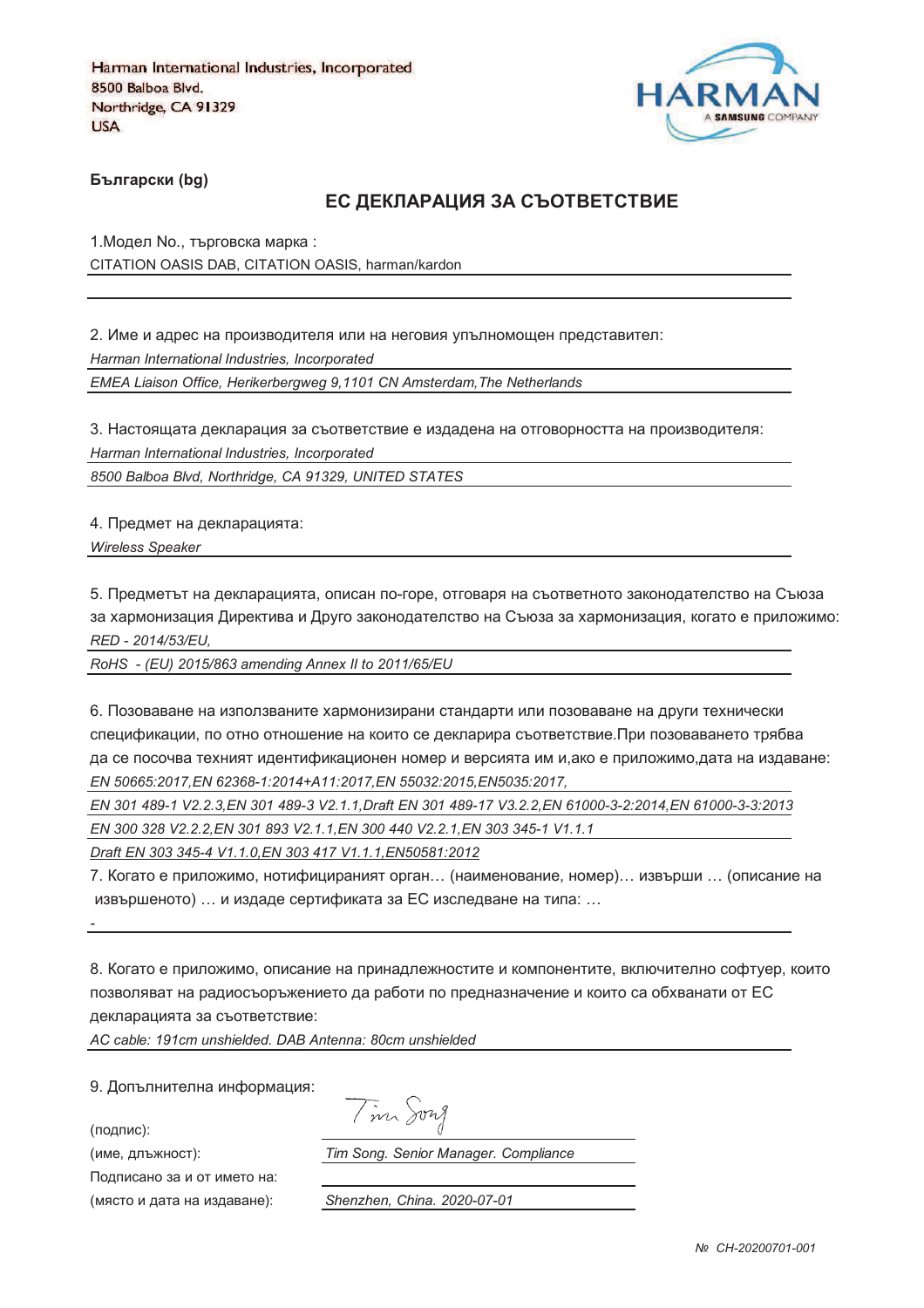

**Deutsch (de)**

# **EU-KONFORMITÄTSERKLÄRUNG**

1. Modell Nr., Handelsmarke: CITATION OASIS DAB, CITATION OASIS, harman/kardon

2. Name und Anschrift des Herstellers oder seines Bevollmächtigten: *Harman International Industries, Incorporated EMEA Liaison Office, Herikerbergweg 9,1101 CN Amsterdam,The Netherlands*

3. Die alleinige Verantwortung für die Ausstellung dieser Konformitätserklärung trägt der Hersteller: *Harman International Industries, Incorporated*

*8500 Balboa Blvd, Northridge, CA 91329, UNITED STATES*

4. Gegenstand der Erklärung

*Wireless Speaker* 

5. Der oben beschriebene Gegenstand der Erklärung erfüllt die einschlägigen Harmonisierungsrecht -svorschriften der Union Richtlinie und gegebenenfalls weitere Harmonisierungsrechtsvorschriften der Union: *RED - 2014/53/EU,*

*RoHS - (EU) 2015/863 amending Annex II to 2011/65/EU*

6.Angabe der einschlägigen harmonisierten Normen, die zugrunde gelegt wurden, oder Angabe der anderen technischen Spezifikationen, bezüglich derer die Konformität erklärt wird: Dabei müssen die jeweilige Kennnummer,die angewandte Fassung und gegebenenfalls das Ausgabedatum angegeben werden:

*EN 50665:2017,EN 62368-1:2014+A11:2017,EN 55032:2015,EN5035:2017,*

*EN 301 489-1 V2.2.3,EN 301 489-3 V2.1.1,Draft EN 301 489-17 V3.2.2,EN 61000-3-2:2014,EN 61000-3-3:2013*

*EN 300 328 V2.2.2,EN 301 893 V2.1.1,EN 300 440 V2.2.1,EN 303 345-1 V1.1.1*

*Draft EN 303 345-4 V1.1.0,EN 303 417 V1.1.1,EN50581:2012*

7. Falls zutreffend — Die notifizierte Stelle … (Name, Kennnummer) hat … (Beschreibung ihrer Mitwirkung) … und folgende EU-Baumusterprüfbescheinigung ausgestellt:

8.Falls vorhanden — Beschreibung des Zubehörs und der Bestandteile einschließlich Software,die den bestimmungsgemäßen Betrieb der Funkanlage ermöglichen und von der EU-Konformitätserklärung erfasst werden:

*AC cable: 191cm unshielded. DAB Antenna: 80cm unshielded*

9. Zusatzangaben

(Unterschrift):

*-*

Tim Song

Unterzeichnet und im Namen von:

(Ort und Datum der Ausstellung): *Shenzhen, China. 2020-07-01*

(Name, Funktion): *Tim Song. Senior Manager. Compliance*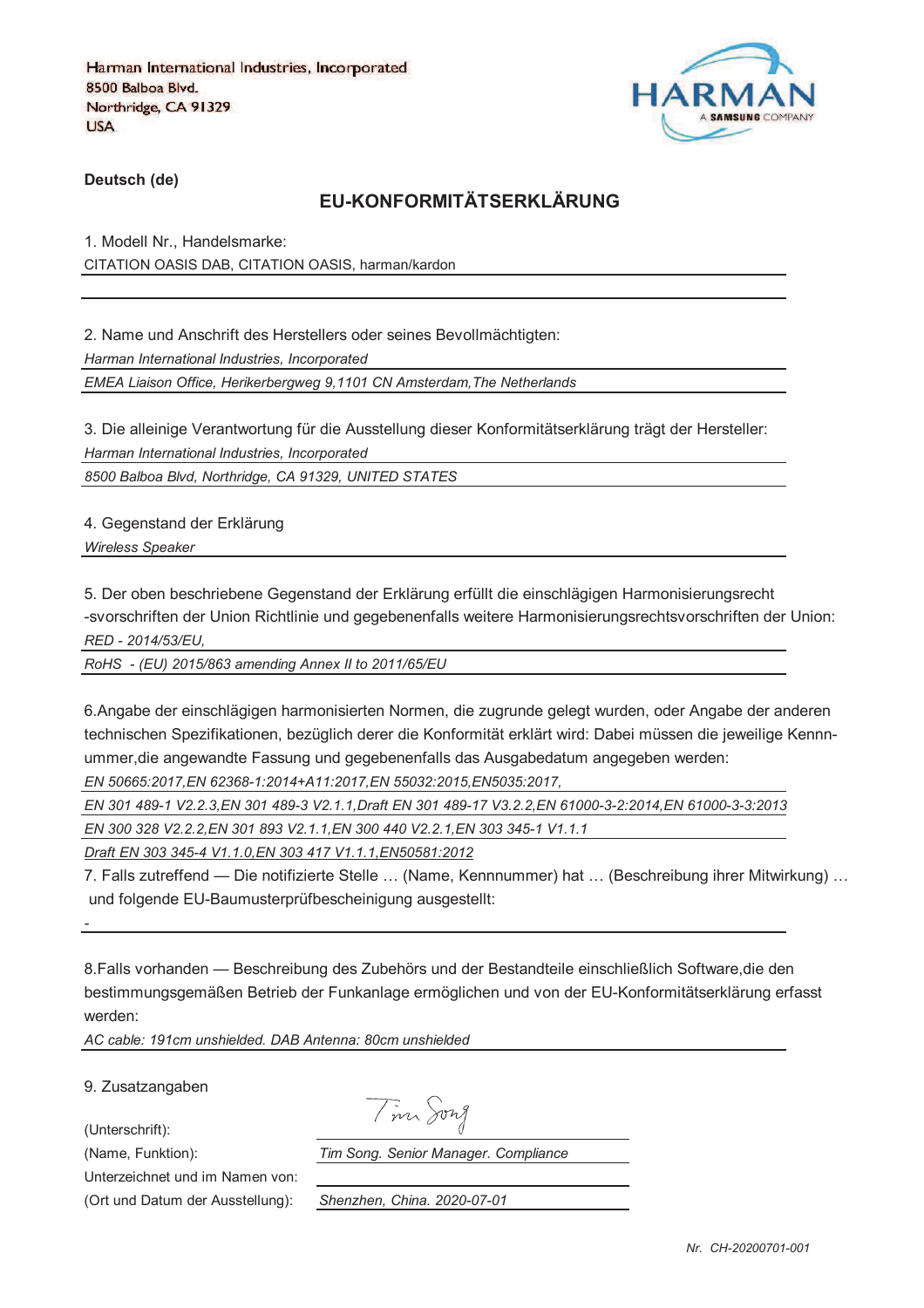

**Hrvatski (hr)**

### **EU IZJAVA O SUKLADNOSTI**

1.Model br.,marka CITATION OASIS DAB, CITATION OASIS, harman/kardon

2. Ime i adresa proizvođača ili njegovog ovlaštenog zastupnika: *Harman International Industries, Incorporated EMEA Liaison Office, Herikerbergweg 9,1101 CN Amsterdam,The Netherlands*

3. Za izdavanje ove izjave o sukladnosti odgovoran je isključivo proizvođač:

*Harman International Industries, Incorporated*

*8500 Balboa Blvd, Northridge, CA 91329, UNITED STATES*

4. Predmet izjave:

*Wireless Speaker* 

5. Prethodno opisani predmet izjave u skladu je s relevantnim zakonodavstvom Unije o usklađivanju i drugim zakonodavstvom Unije o usklađivanju prema potrebi:

*RED - 2014/53/EU,*

*RoHS - (EU) 2015/863 amending Annex II to 2011/65/EU*

6. Upućivanja na odgovarajuće usklađene norme koje se upotrebljavaju ili upućivanje na druge tehničke specifikacije u odnosu na koje se deklarira sukladnost. Upućivanja moraju biti navedena s identifikacijskim brojem i verzijom te, prema potrebi, datumom izdavanja:

*EN 50665:2017,EN 62368-1:2014+A11:2017,EN 55032:2015,EN5035:2017,*

*EN 301 489-1 V2.2.3,EN 301 489-3 V2.1.1,Draft EN 301 489-17 V3.2.2,EN 61000-3-2:2014,EN 61000-3-3:2013*

*EN 300 328 V2.2.2,EN 301 893 V2.1.1,EN 300 440 V2.2.1,EN 303 345-1 V1.1.1*

*Draft EN 303 345-4 V1.1.0,EN 303 417 V1.1.1,EN50581:2012*

7.Prema potrebi, prijavljeno tijelo ... (naziv, broj) … provelo je … (opis intervencije) … i izdalo potvrdu o EU ispitivaniu tipa:

8. Prema potrebi, opis dodatne opreme i sastavnica, uključujući softver, koji omogućuju normalan rad radijske opreme koji je obuhvaćen EU izjavom o sukladnosti: *AC cable: 191cm unshielded. DAB Antenna: 80cm unshielded*

9. Dodatne informacije:

*-*

(potpis): Potpisano za i u ime: Tim Song

(ime, funkcija) *Tim Song. Senior Manager. Compliance*

(mjesto i datum izdavanja): *Shenzhen, China. 2020-07-01*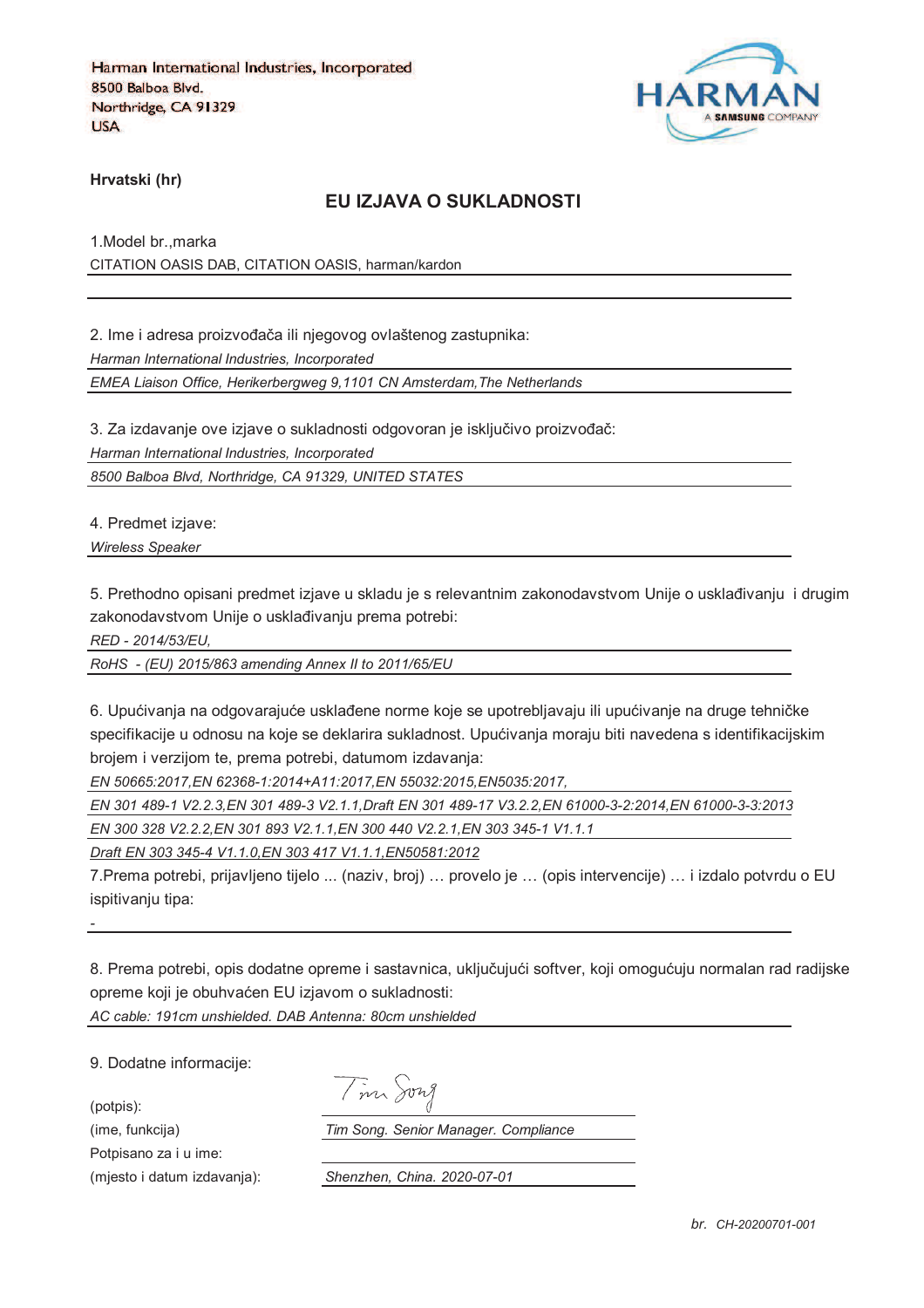

**%eština (cs)**

# **EU PROHLÁŠENÍ O SHOD&**

1. Model č., ochranná známka: CITATION OASIS DAB, CITATION OASIS, harman/kardon

2. Jméno a adresa výrobce nebo jeho zplnomocněného zástupce: *Harman International Industries, Incorporated EMEA Liaison Office, Herikerbergweg 9,1101 CN Amsterdam,The Netherlands*

3. Toto prohlášení o shodě se vydává na výhradní odpovědnost výrobce: *Harman International Industries, Incorporated*

*8500 Balboa Blvd, Northridge, CA 91329, UNITED STATES*

4. Předmět prohlášení:

*Wireless Speaker* 

5. Výše popsaný předmět prohlášení je ve shodě s příslušnými harmonizovanými právními předpisy Unie a náležitých případech další harmonizované právní předpisy Unie:

*RED - 2014/53/EU,*

*RoHS - (EU) 2015/863 amending Annex II to 2011/65/EU*

6. Odkazy na příslušné harmonizované normy, které byly použity, nebo na jiné technické specifikace, na jejichž základě se shoda prohlašuje. Odkazy se uvedou s jejich identifikačním číslem a verzí a v příslušných případech rovněž s datem vydání:

*EN 50665:2017,EN 62368-1:2014+A11:2017,EN 55032:2015,EN5035:2017,*

*EN 301 489-1 V2.2.3,EN 301 489-3 V2.1.1,Draft EN 301 489-17 V3.2.2,EN 61000-3-2:2014,EN 61000-3-3:2013 EN 300 328 V2.2.2,EN 301 893 V2.1.1,EN 300 440 V2.2.1,EN 303 345-1 V1.1.1*

*Draft EN 303 345-4 V1.1.0,EN 303 417 V1.1.1,EN50581:2012*

7. Případně: oznámený subjekt ... (název, číslo) ... provedl ... (popis opatření) ... a vydal certifikát EU přezkoušení typu:

8.V příslušných případech popis příslušenství a součástí, včetně softwaru, které umožňují zamýšlené fungování rádiového zařízení v souladu s EU prohlášením o shodě:

*AC cable: 191cm unshielded. DAB Antenna: 80cm unshielded*

9. Další informace:

(podpis):

*-*

Podepsáno za a jménem:

(jméno, funkce): *Tim Song. Senior Manager. Compliance*

(místo a datum vydání): *Shenzhen, China. 2020-07-01*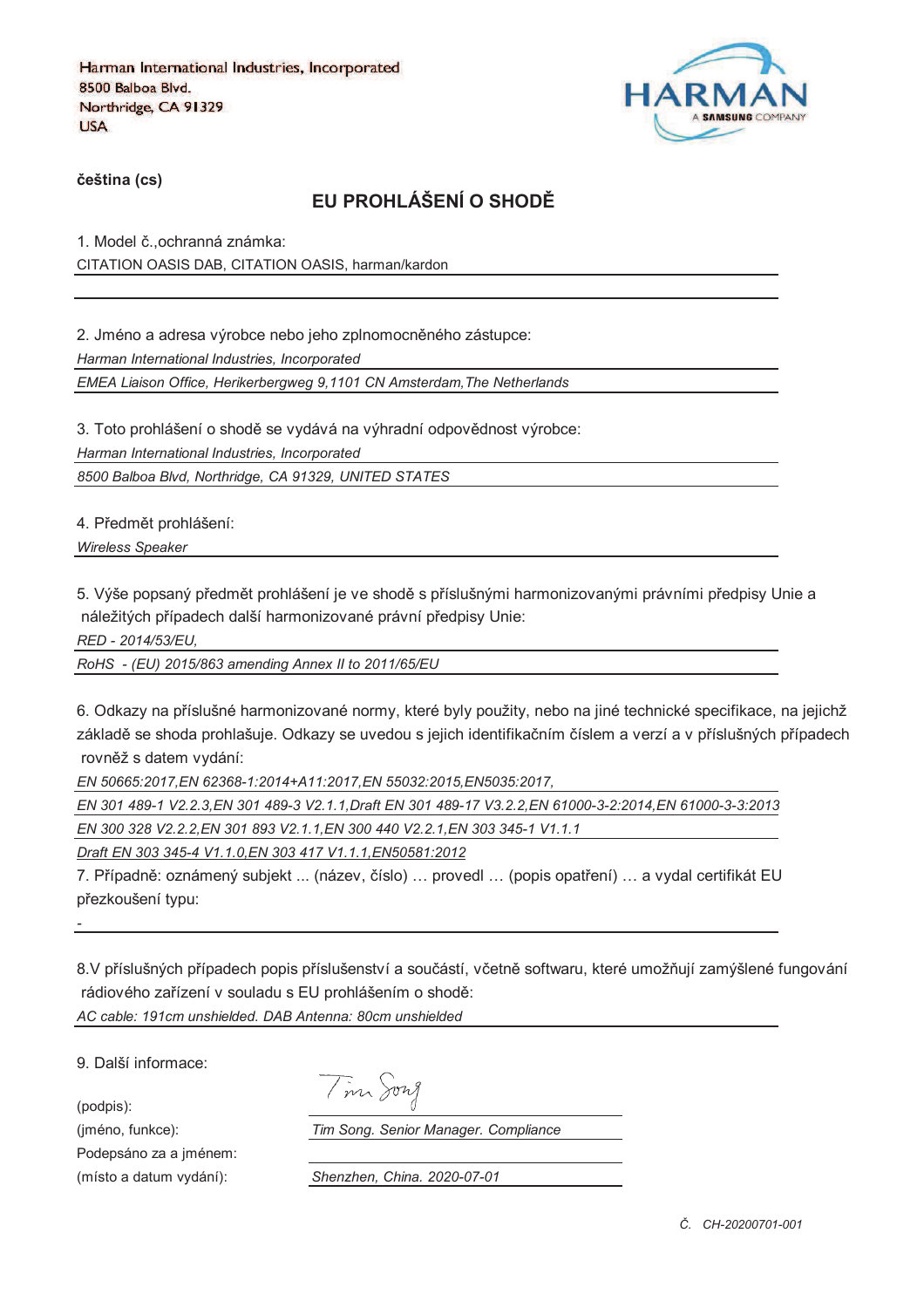

**eesti keel (et)**

### **ELI VASTAVUSDEKLARATSIOON**

1. Tootenumber,kaubamärk: CITATION OASIS DAB, CITATION OASIS, harman/kardon

2. Tootja või tema volitatud esindaja nimi ja aadress:

*Harman International Industries, Incorporated*

*EMEA Liaison Office, Herikerbergweg 9,1101 CN Amsterdam,The Netherlands*

3. Käesolev vastavusdeklaratsioon on välja antud tootja ainuvastutusel:

*Harman International Industries, Incorporated*

*8500 Balboa Blvd, Northridge, CA 91329, UNITED STATES*

4. Deklareeritav toode:

*Wireless Speaker* 

5. Ülalkirjeldatud deklareeritav toode on kooskõlas asjakohaste liidu ühtlustamisõigusaktidega ja Muud liidu ühtlustamisõigusaktid (vajaduse korral):

*RED - 2014/53/EU,*

*RoHS - (EU) 2015/863 amending Annex II to 2011/65/EU*

6. Viited kasutatud harmoneeritud standarditele või muudele tehnilistele kirjeldustele, millele vastavust deklareeritakse. Viidetele peab lisama nende identifitseerimisnumbri ja versiooni ning vajaduse korral väljaandmise kuupäeva:

*EN 50665:2017,EN 62368-1:2014+A11:2017,EN 55032:2015,EN5035:2017,*

*EN 301 489-1 V2.2.3,EN 301 489-3 V2.1.1,Draft EN 301 489-17 V3.2.2,EN 61000-3-2:2014,EN 61000-3-3:2013 EN 300 328 V2.2.2,EN 301 893 V2.1.1,EN 300 440 V2.2.1,EN 303 345-1 V1.1.1*

*Draft EN 303 345-4 V1.1.0,EN 303 417 V1.1.1,EN50581:2012*

7.Vajaduse korral: teavitatud asutus … (nimi, number) … teostas … (tegevuse kirjeldus) … ja andis välja Eli tüübihindamistõendi:

8.Vajaduse korral selliste tarvikute ja osade, samuti tarkvara kirjeldus, mis võimaldavad raadioseadet kasutada ettenähtud otstarbel ja kooskõlas ELi vastavusdeklaratsiooniga:

*AC cable: 191cm unshielded. DAB Antenna: 80cm unshielded*

9. Lisateave:

(allkiri):

*-*

(nimi, ametinimetus): *Tim Song. Senior Manager. Compliance*

Alla kirjutanud (kelle poolt/nimel):

(väljaandmise koht ja kuupäev): *Shenzhen, China. 2020-07-01*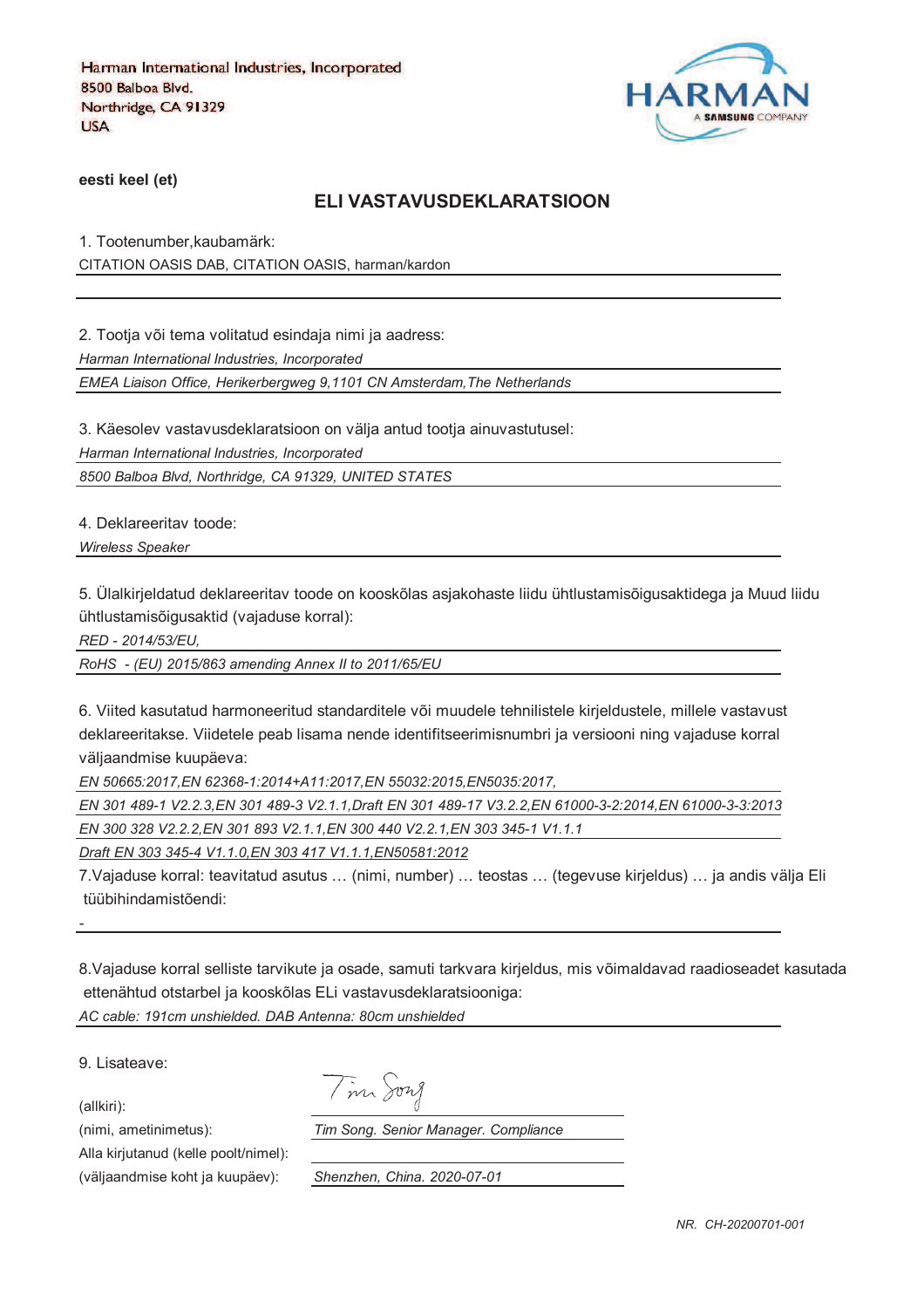

**español (es)**

## **DECLARACIÓN UE DE CONFORMIDAD**

1. Nombre del Modelo,marca: CITATION OASIS DAB, CITATION OASIS, harman/kardon

2. Nombre y dirección del fabricante o de su representante autorizado: *Harman International Industries, Incorporated EMEA Liaison Office, Herikerbergweg 9,1101 CN Amsterdam,The Netherlands*

3. La presente declaración de conformidad se expide bajo la exclusiva responsabilidad del fabricante. *Harman International Industries, Incorporated*

*8500 Balboa Blvd, Northridge, CA 91329, UNITED STATES*

4. Objeto de la declaración:

*Wireless Speaker* 

5. El objeto de la declaración descrito anteriormente es conforme con la legislación de armonización pertinente de la Unión y Otra legislación de armonización de la Unión, cuando sea aplicable: *RED - 2014/53/EU,*

*RoHS - (EU) 2015/863 amending Annex II to 2011/65/EU*

6.Referencias a las normas armonizadas pertinentes utilizadas o referencias a las otras especificaciones técnicas en relación con las cuales se declara la conformidad. Las referencias se enumerarán con su número de identificación y su versión y, en su caso, la fecha de emisión:

*EN 50665:2017,EN 62368-1:2014+A11:2017,EN 55032:2015,EN5035:2017,*

*EN 301 489-1 V2.2.3,EN 301 489-3 V2.1.1,Draft EN 301 489-17 V3.2.2,EN 61000-3-2:2014,EN 61000-3-3:2013*

*EN 300 328 V2.2.2,EN 301 893 V2.1.1,EN 300 440 V2.2.1,EN 303 345-1 V1.1.1*

*Draft EN 303 345-4 V1.1.0,EN 303 417 V1.1.1,EN50581:2012*

7. Cuando proceda: El organismo notificado … (nombre, número) … ha efectuado … (descripción de la intervención) … y expedido el certificado de examen UE de tipo:

8. Cuando proceda, descripción de los accesorios y componentes, incluido el software, que permiten que el equipo radioeléctrico funcione como estaba previsto y esté amparado por la declaración UE de conformidad: *AC cable: 191cm unshielded. DAB Antenna: 80cm unshielded*

9. Información adicional:

(Firma):

*-*

Firmado en nombre de:

Tim Song

(nombre, cargo): *Tim Song. Senior Manager. Compliance*

(lugar y fecha de expedición): *Shenzhen, China. 2020-07-01*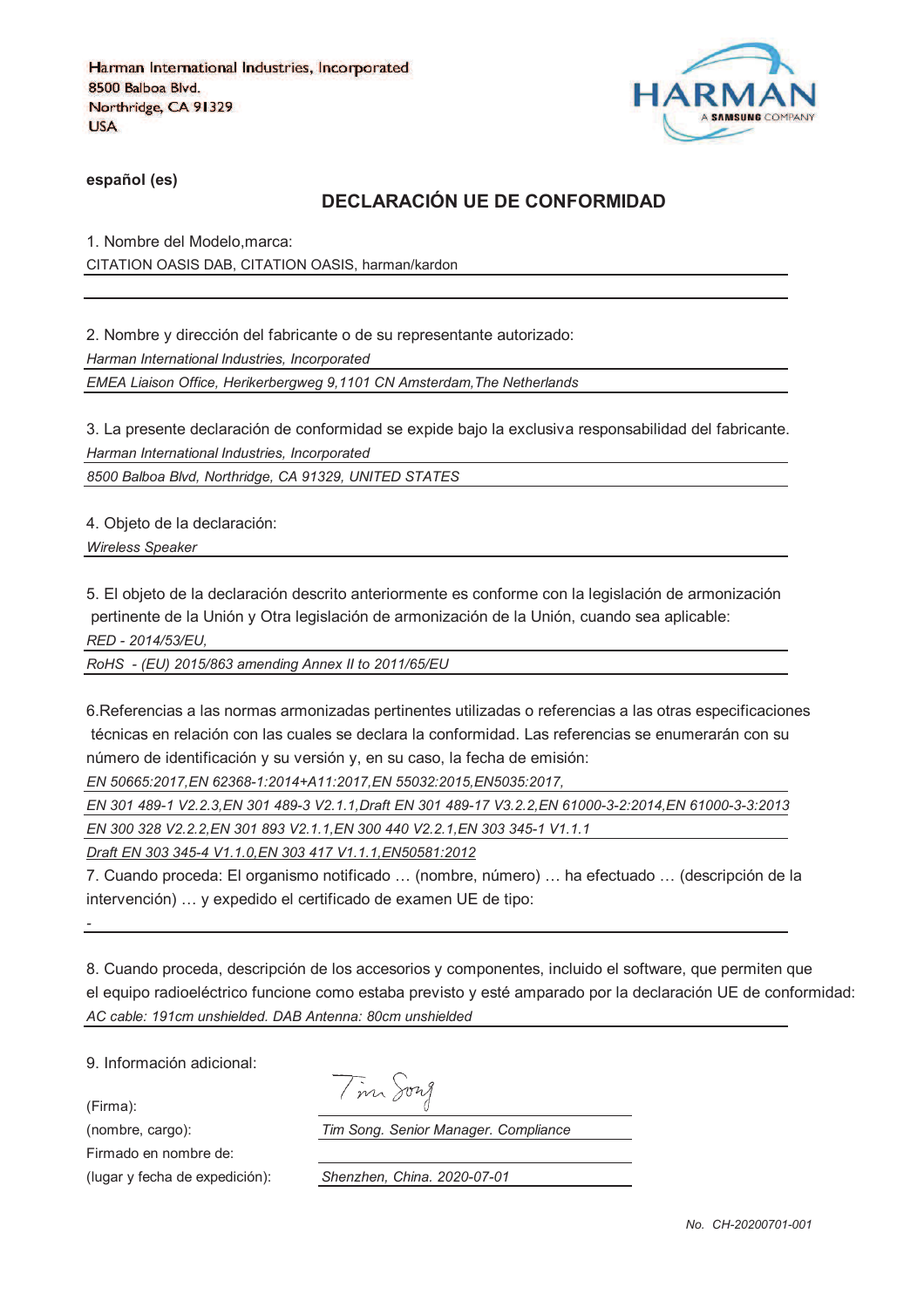

**italiano (it)**

## **DICHIARAZIONE DI CONFORMITÀ UE**

1. Modello n.,brand: CITATION OASIS DAB, CITATION OASIS, harman/kardon

2. Nome e indirizzo del fabbricante o del suo rappresentante autorizzato: *Harman International Industries, Incorporated EMEA Liaison Office, Herikerbergweg 9,1101 CN Amsterdam,The Netherlands*

3. La presente dichiarazione di conformità è rilasciata sotto l'esclusiva responsabilità del fabbricante: *Harman International Industries, Incorporated*

*8500 Balboa Blvd, Northridge, CA 91329, UNITED STATES*

4. Oggetto della dichiarazione:

*Wireless Speaker* 

5. L'oggetto della dichiarazione di cui sopra è conforme alla pertinente normativa di armonizzazione dell'Unione e Se del caso, altre normative di armonizzazione dell'Unione:

*RED - 2014/53/EU,*

*RoHS - (EU) 2015/863 amending Annex II to 2011/65/EU*

6. Riferimento alle pertinenti norme armonizzate utilizzate o riferimenti alle altre specifiche tecniche in relazione alle quali è dichiarata la conformità. I riferimenti devono essere indicati con il loro numero di identificazione e versione e, se del caso, la data di emissione:

*EN 50665:2017,EN 62368-1:2014+A11:2017,EN 55032:2015,EN5035:2017,*

*EN 301 489-1 V2.2.3,EN 301 489-3 V2.1.1,Draft EN 301 489-17 V3.2.2,EN 61000-3-2:2014,EN 61000-3-3:2013 EN 300 328 V2.2.2,EN 301 893 V2.1.1,EN 300 440 V2.2.1,EN 303 345-1 V1.1.1*

*Draft EN 303 345-4 V1.1.0,EN 303 417 V1.1.1,EN50581:2012*

7. Se del caso, l'organismo notificato … (denominazione, numero) … ha effettuato … (descrizione dell'intervento) … e rilasciato il certificato di esame UE del tipo:

8. Se del caso, una descrizione degli accessori e dei componenti inclusi nella dichiarazione di con -formità UE,compreso il software, che consentono all'apparecchiatura radio di funzionare come previsto: *AC cable: 191cm unshielded. DAB Antenna: 80cm unshielded*

9. Informazioni supplementari:

(Firma):

*-*

Firmato a nome e per conto di:

(nome, funzione): *Tim Song. Senior Manager. Compliance*

(luogo e data del rilascio): *Shenzhen, China. 2020-07-01*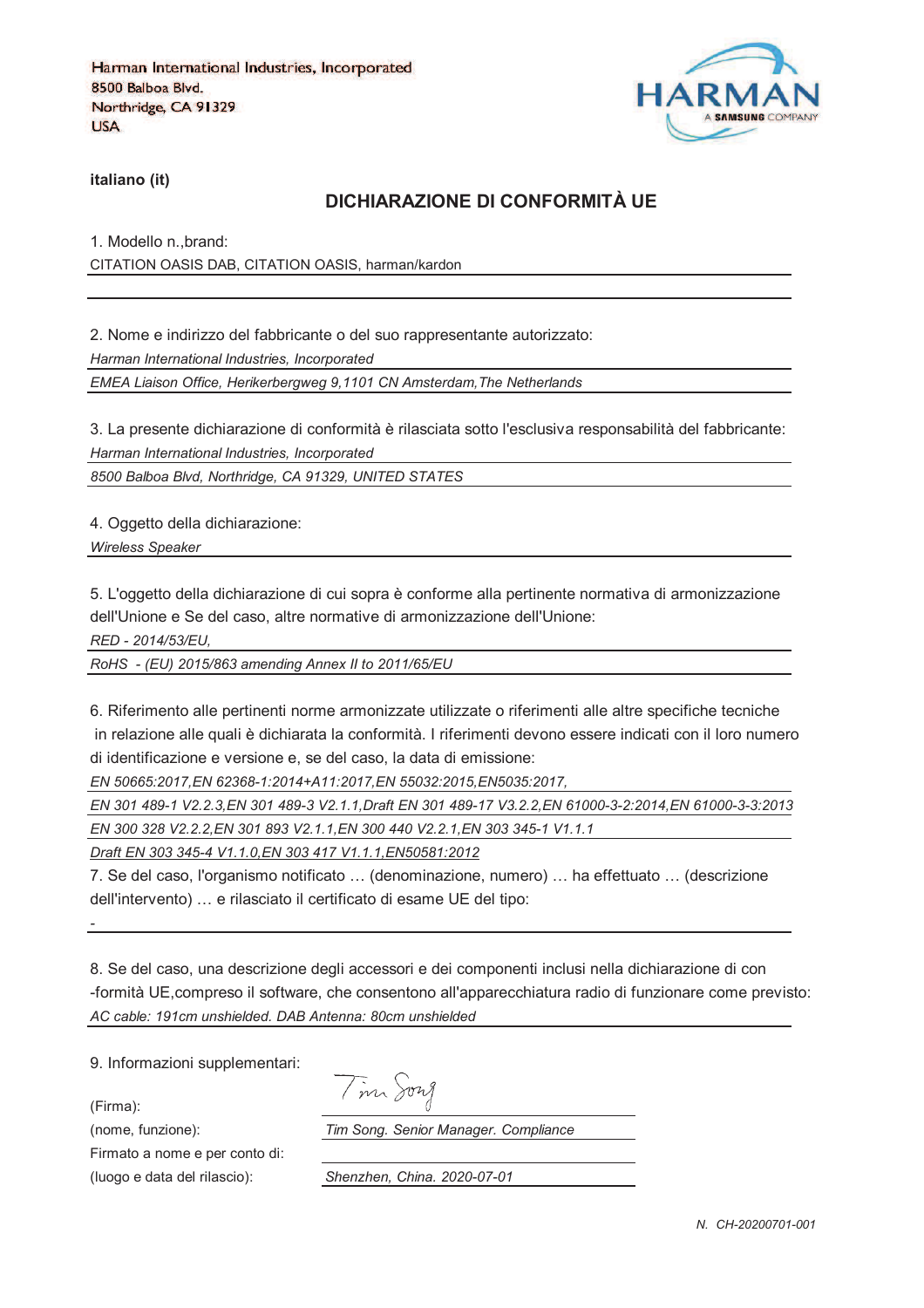

**dansk (da)**

#### **EU-OVERENSSTEMMELSESERKLÆRING**

1. Model nr.,mærke: CITATION OASIS DAB, CITATION OASIS, harman/kardon

2. Navn og adresse på fabrikanten eller dennes bemyndigede repræsentant: *Harman International Industries, Incorporated EMEA Liaison Office, Herikerbergweg 9,1101 CN Amsterdam,The Netherlands*

3. Denne overensstemmelseserklæring udstedes på fabrikantens ansvar *Harman International Industries, Incorporated 8500 Balboa Blvd, Northridge, CA 91329, UNITED STATES*

4. Erklæringens genstand:

*Wireless Speaker* 

5. Genstanden for erklæringen, som beskrevet ovenfor, er i overensstemmelse med den relevante

EU-harmoniseringslovgivning og Eventuelt anden EU-harmoniseringslovgivning:

*RED - 2014/53/EU,*

*RoHS - (EU) 2015/863 amending Annex II to 2011/65/EU*

6.Henvisninger til de relevante anvendte harmoniserede standarder eller henvisninger til de andre tekniske specifikationer, som der erklæres overensstemmelse med. Henvisninger angives med deres identifikationsnummer og version og eventuelt udstedelsesdato:

*EN 50665:2017,EN 62368-1:2014+A11:2017,EN 55032:2015,EN5035:2017,*

*EN 301 489-1 V2.2.3,EN 301 489-3 V2.1.1,Draft EN 301 489-17 V3.2.2,EN 61000-3-2:2014,EN 61000-3-3:2013*

*EN 300 328 V2.2.2,EN 301 893 V2.1.1,EN 300 440 V2.2.1,EN 303 345-1 V1.1.1*

*Draft EN 303 345-4 V1.1.0,EN 303 417 V1.1.1,EN50581:2012*

7. Hvor det er relevant, det bemyndigede organ … (navn, nummer) har foretaget … (beskrivelse af aktiviteten) … og udstedt EU-typeafprøvningsattest:

8. I givet fald beskrivelse af tilbehør og komponenter, herunder software, som får radioudstyret til at fungere efter hensigten og er dækket af EU-overensstemmelseserklæringen: *AC cable: 191cm unshielded. DAB Antenna: 80cm unshielded*

9. Supplerende oplysninger:

(Underskrift):

*-*

Underskrevet for og på vegne af:

Tim Song

(navn, stilling) (underskrift): *Tim Song. Senior Manager. Compliance*

(udstedelsessted og -dato): *Shenzhen, China. 2020-07-01*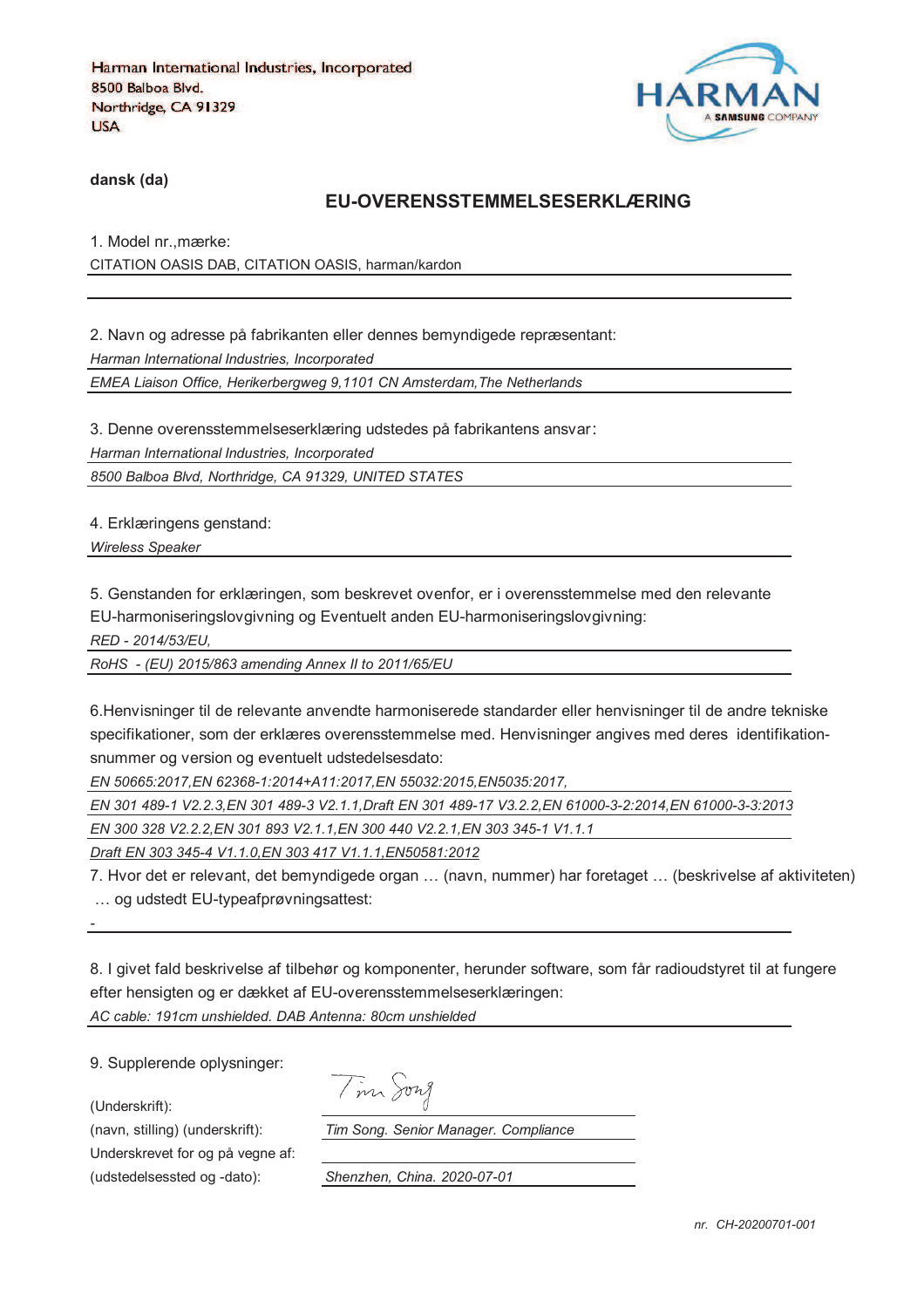

**)\*\*+,-./ (el)**

#### **ΔΗΛΟΣΗ ΣΥΜΜΟΡΦΟΣΗΣ ΕΕ**

1. Αριθμός μοντέλου, εμπορικό σήμα: CITATION OASIS DAB, CITATION OASIS, harman/kardon

2. Όνομα και διεύθυνση του κατασκευαστή ή του εξουσιοδοτημένου αντιπροσώπου του: *Harman International Industries, Incorporated EMEA Liaison Office, Herikerbergweg 9,1101 CN Amsterdam,The Netherlands*

3. Η παρούσα δήλωση συμμόρφωσης εκδίδεται με αποκλειστική ευθύνη του κατασκευαστή: *Harman International Industries, Incorporated*

*8500 Balboa Blvd, Northridge, CA 91329, UNITED STATES*

4. Αντικείμενο της δήλωσης:

*Wireless Speaker* 

5. Ο στόχος της δήλωσης που περιγράφεται παραπάνω είναι σύμφωνος προς τη σχετική ενωσιακή vομοθεσία εναρμόνισης και Άλλη ενωσιακή νομοθεσία εναρμόνισης, κατά περίπτωση *RED - 2014/53/EU,*

*RoHS - (EU) 2015/863 amending Annex II to 2011/65/EU*

6. Αναφορές στα σχετικά εναρμονισμένα πρότυπα που χρησιμοποιούνται ή αναφορές στις λοιπές τεχνικές προδιαγραφές σε σχέση με τις οποίες δηλώνεται η συμμόρφωση. Οι αναφορές πρέπει να απαριθμούνται με τον αριθμό αναννώρισης και την έκδοση και, κατά περίπτωση, την ημερομηνία δημοσίευσής τους; *EN 50665:2017,EN 62368-1:2014+A11:2017,EN 55032:2015,EN5035:2017,*

*EN 301 489-1 V2.2.3,EN 301 489-3 V2.1.1,Draft EN 301 489-17 V3.2.2,EN 61000-3-2:2014,EN 61000-3-3:2013 EN 300 328 V2.2.2,EN 301 893 V2.1.1,EN 300 440 V2.2.1,EN 303 345-1 V1.1.1*

*Draft EN 303 345-4 V1.1.0,EN 303 417 V1.1.1,EN50581:2012*

7.Όπου έχει εφαρμογή, ο κοινοποιημένος οργανισμός ... (ονομασία, αριθμός) ... πραγματοποίησε (περιγραφή της παρέμβασης) ... και εξέδωσε το πιστοποιητικό εξέτασης τύπου ΕΕ:

8. Όπου έχει εφαρμογή, περιγραφή των παρελκόμενων και εξαρτημάτων, συμπεριλαμβανομένου του λογισμικού, που επιτρέπουν στον ραδιοεξοπλισμό να λειτουργεί όπως προβλέπεται και που καλύπτ -N43ονται από τη δήλωση συμμόρφωσης:

*AC cable: 191cm unshielded. DAB Antenna: 80cm unshielded*

9. Συμπληρωματικές πληροφορίες:

(υπογραφή):

*-*

Tim Song

(3652@, 18>D): *Tim Song. Senior Manager. Compliance*

Υπογραφή για λογαριασμό εξ ονόματος:

(73<54 =@0 D2;/52D6J@ 8=B5>D4): *Shenzhen, China. 2020-07-01*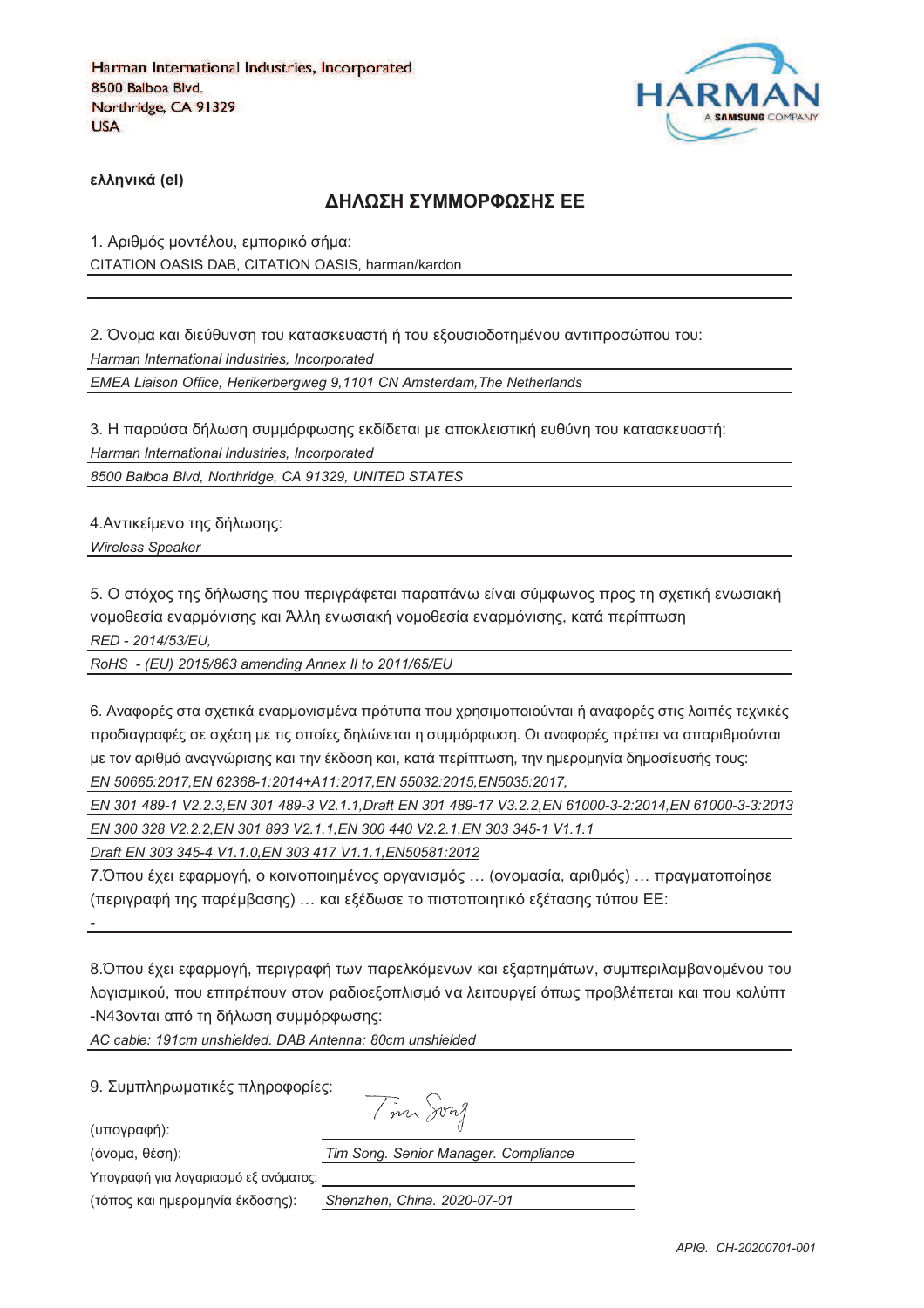

**français (fr)**

#### **DECLARATION UE DE CONFORMITE**

1. numéro de modèle,marque: CITATION OASIS DAB, CITATION OASIS, harman/kardon

2. Nom et adresse du fabricant ou de son mandataire:

*Harman International Industries, Incorporated*

*EMEA Liaison Office, Herikerbergweg 9,1101 CN Amsterdam,The Netherlands*

3. La présente déclaration de conformité est établie sous la seule responsabilité du fabricant:

*Harman International Industries, Incorporated*

*8500 Balboa Blvd, Northridge, CA 91329, UNITED STATES*

4. Objet de la déclaration:

*Wireless Speaker* 

5. L'objet de la déclaration décrit ci-dessus est conforme à la législation d'harmonisation de l'Union applicable et Autres législations d'harmonisation de l'Union, s'il y a lieu:

*RED - 2014/53/EU,*

*RoHS - (EU) 2015/863 amending Annex II to 2011/65/EU*

6. Références des normes harmonisées pertinentes appliquées ou des autres spécifications techniques par rapport auxquelles la conformité est déclarée. Il faut indiquer, pour chaque référence, le numéro d'identification, la version et, le cas échéant, la date d'émission:

*EN 50665:2017,EN 62368-1:2014+A11:2017,EN 55032:2015,EN5035:2017,*

*EN 301 489-1 V2.2.3,EN 301 489-3 V2.1.1,Draft EN 301 489-17 V3.2.2,EN 61000-3-2:2014,EN 61000-3-3:2013*

*EN 300 328 V2.2.2,EN 301 893 V2.1.1,EN 300 440 V2.2.1,EN 303 345-1 V1.1.1*

*Draft EN 303 345-4 V1.1.0,EN 303 417 V1.1.1,EN50581:2012*

7.S'il y a lieu: l'organisme notifié … (nom, numéro) … a réalisé … (description de l'intervention) … et a délivré le certificat d'examen UE de type:

8.S'il y a lieu, description des accessoires et des éléments (y compris logiciels) qui permettent à l'équipement radioélectrique de fonctionner selon sa destination et qui sont couverts par la déclaration UE de conformité: *AC cable: 191cm unshielded. DAB Antenna: 80cm unshielded*

9. Informations complémentaires:

(Signature):

*-*

Signé par et au nom de:

(nom, fonction): *Tim Song. Senior Manager. Compliance*

(lieu et date d'émission): *Shenzhen, China. 2020-07-01*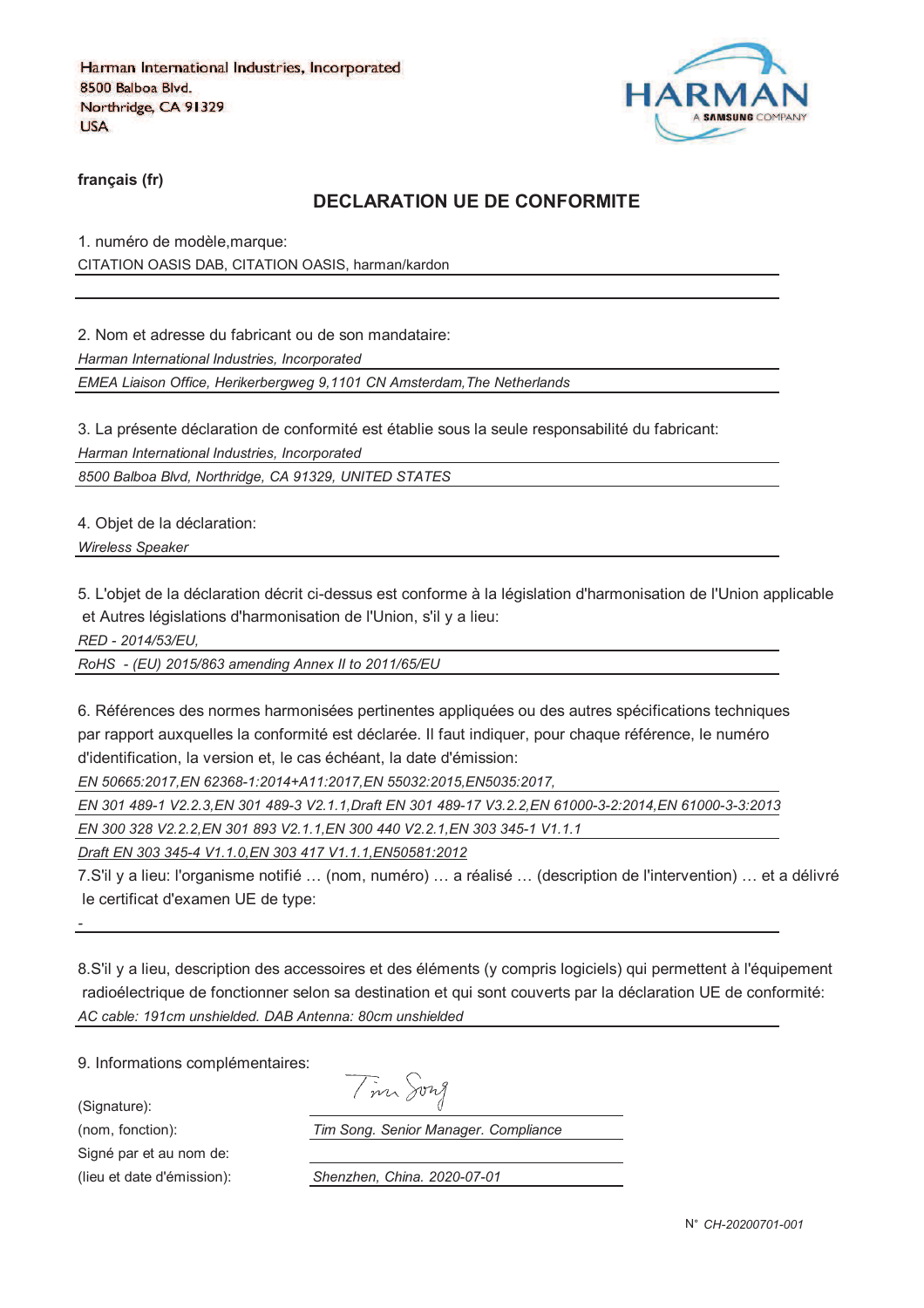

**latviešu valoda (lv)**

# **ES ATBILSTJBAS DEKLARKCIJA**

1. Modela Nr.,brand: CITATION OASIS DAB, CITATION OASIS, harman/kardon

2. Ražotāja vai vina pilnvarotā pārstāvja vārds, uzvārds/nosaukums un adrese: *Harman International Industries, Incorporated EMEA Liaison Office, Herikerbergweg 9,1101 CN Amsterdam,The Netherlands*

3. Šī atbilstības deklarācija ir izdota vienīgi uz šāda ražotāja atbildību: *Harman International Industries, Incorporated*

*8500 Balboa Blvd, Northridge, CA 91329, UNITED STATES*

4. Deklarācijas priekšmets:

*Wireless Speaker* 

5. Iepriekš aprakstītais deklarācijas priekšmets atbilst attiecīgajam Savienības saskanotajam tiesību aktam un Citam Savienības saskaņotajam tiesību aktam, ja piemērojams

*RED - 2014/53/EU,*

*RoHS - (EU) 2015/863 amending Annex II to 2011/65/EU*

6. Atsauces uz attiecīgajiem izmantojamiem saskanotajiem standartiem vai uz citām tehniskajām specifikācijām ,attiecībā uz ko tiek deklarēta atbilstība. Atsauces jāuzskaita ar to identifikācijas numuriem un versijām un attiecīgā gadījumā ar izdošanas datumu:

*EN 50665:2017,EN 62368-1:2014+A11:2017,EN 55032:2015,EN5035:2017,*

*EN 301 489-1 V2.2.3,EN 301 489-3 V2.1.1,Draft EN 301 489-17 V3.2.2,EN 61000-3-2:2014,EN 61000-3-3:2013*

*EN 300 328 V2.2.2,EN 301 893 V2.1.1,EN 300 440 V2.2.1,EN 303 345-1 V1.1.1*

*Draft EN 303 345-4 V1.1.0,EN 303 417 V1.1.1,EN50581:2012*

7. Attiecīgā gadījumā pazinotā struktūra ... (nosaukums, numurs) ... ir veikusi ... (darbības apraksts) ... un izdevusi ES tipa pārbaudes sertifikātu:

8.Attiecīgā gadījumā palīgierīču un komponentu apraksts, ieskaitot programmatūras aprakstu, kas nodrošina radioiekārtas paredzēto darbību un uz ko attiecas ES atbilstības deklarācija: *AC cable: 191cm unshielded. DAB Antenna: 80cm unshielded*

9. Papildinformācija:

(Paraksts):

*-*

Parakstīts šādas personas vārdā: (izdošanas vieta un datums): *Shenzhen, China. 2020-07-01*

(vārds, uzvārds, amats): *Tim Song. Senior Manager. Compliance*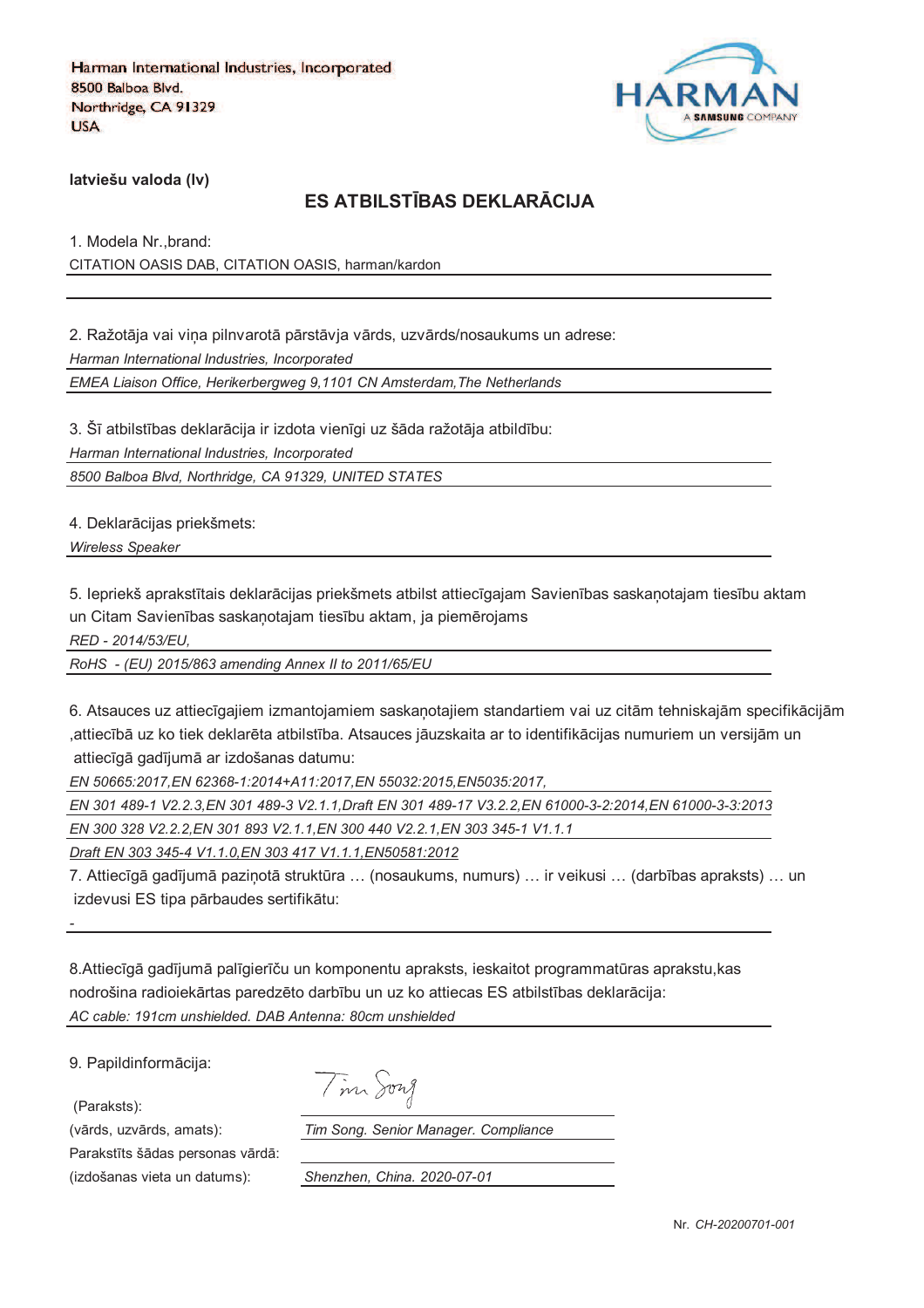

**lietuviu kalba (It)** 

## **ES ATITIKTIES DEKLARACIJA**

1. Modelio Nr., Prekės ženklas: CITATION OASIS DAB, CITATION OASIS, harman/kardon

2. Gamintojo arba jo igaliotojo atstovo pavadinimas ir adresas:

*Harman International Industries, Incorporated*

*EMEA Liaison Office, Herikerbergweg 9,1101 CN Amsterdam,The Netherlands*

3. Ši atitikties deklaracija išduota tik gamintojo atsakomybe:

*Harman International Industries, Incorporated*

*8500 Balboa Blvd, Northridge, CA 91329, UNITED STATES*

4. Deklaracijos objektas:

*Wireless Speaker* 

5. Pirmiau aprašytas deklaracijos objektas atitinka susijusius derinamuosius Sajungos teisės aktus ir kitus derinamuosius Sąjungos teisės aktus, jeigu taikoma.

*RED - 2014/53/EU,*

*RoHS - (EU) 2015/863 amending Annex II to 2011/65/EU*

6. Nuorodos ` susijusius taikytus darniuosius standartus arba kitas technines specifikacijas, pagal kurias buvo deklaruota atitiktis. Nuorodos turi būti išvardijamos nurodant jų identifikacinius numerius,ersijas ir, kai taikoma, paskelbimo datas:

*EN 50665:2017,EN 62368-1:2014+A11:2017,EN 55032:2015,EN5035:2017,*

*EN 301 489-1 V2.2.3,EN 301 489-3 V2.1.1,Draft EN 301 489-17 V3.2.2,EN 61000-3-2:2014,EN 61000-3-3:2013*

*EN 300 328 V2.2.2,EN 301 893 V2.1.1,EN 300 440 V2.2.1,EN 303 345-1 V1.1.1*

*Draft EN 303 345-4 V1.1.0,EN 303 417 V1.1.1,EN50581:2012*

7. Kai taikytina, notifikuotoji `staiga … (pavadinimas, numeris)… atliko… (dalyvavimo procese aprašymas) ir išdavė ES tipo tyrimo sertifikata:

8. Kai taikytina, pagalbinių įtaisų ir komponentų, įskaitant programinę įrangą, kurie leidžia radijo jrenginiams veikti pagal paskirtį ir yra įtraukti į ES atitikties deklaraciją, aprašas: *AC cable: 191cm unshielded. DAB Antenna: 80cm unshielded*

9. Papildoma informacija:

(Parašas):

*-*

Už ka ir kieno vardu pasirašyta: (išdavimo data ir vieta): *Shenzhen, China. 2020-07-01*

Tim Song

(vardas ir pavard\_, pareigos): *Tim Song. Senior Manager. Compliance*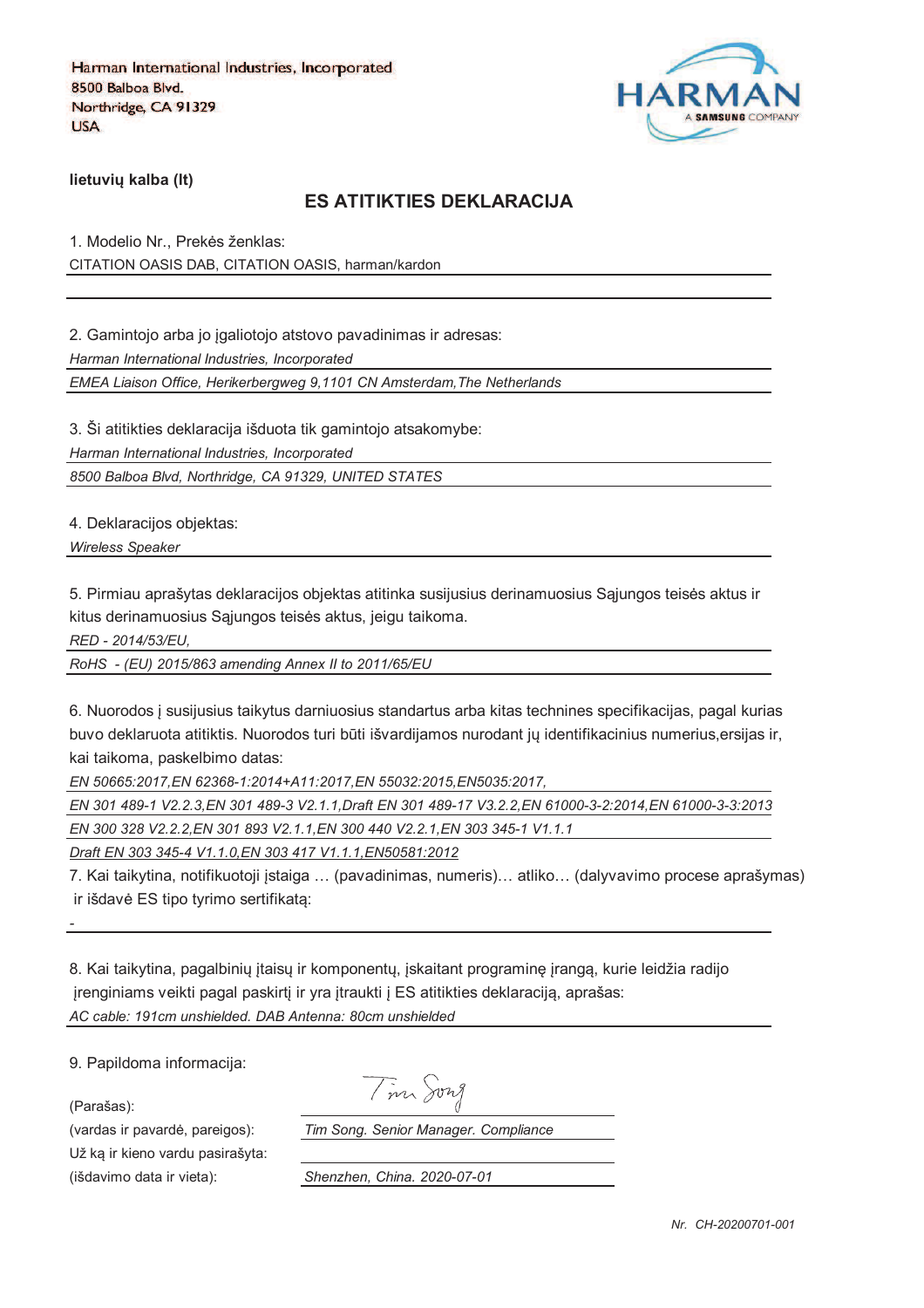

**Nederlands (nl)**

#### **EU-CONFORMITEITSVERKLARING**

1.Model nr.,Merk: CITATION OASIS DAB, CITATION OASIS, harman/kardon

2. Naam en adres van de fabrikant of zijn gemachtigde:

*Harman International Industries, Incorporated*

*EMEA Liaison Office, Herikerbergweg 9,1101 CN Amsterdam,The Netherlands*

3. Deze conformiteitsverklaring wordt afgegeven onder volledige verantwoordelijkheid van de fabrikant: *Harman International Industries, Incorporated*

*8500 Balboa Blvd, Northridge, CA 91329, UNITED STATES*

4. Voorwerp van de verklaring:

*Wireless Speaker* 

5.Het hierboven beschreven voorwerp van de verklaring is in overeenstemming met de desbetreffende harmonisatiewetgeving van de Unie en andere harmonisatiewetgeving van de Unie, indien van toepassing: *RED - 2014/53/EU,*

*RoHS - (EU) 2015/863 amending Annex II to 2011/65/EU*

6. Vermelding van de toegepaste relevante geharmoniseerde normen of van de andere technische specificaties waarop de conformiteitsverklaring betrekking heeft. Bij de opgave van de referenties moeten het identificatie nummer en de versie en, in voorkomend geval, de datum van publicatie worden vermeld:

*EN 50665:2017,EN 62368-1:2014+A11:2017,EN 55032:2015,EN5035:2017,*

*EN 301 489-1 V2.2.3,EN 301 489-3 V2.1.1,Draft EN 301 489-17 V3.2.2,EN 61000-3-2:2014,EN 61000-3-3:2013*

*EN 300 328 V2.2.2,EN 301 893 V2.1.1,EN 300 440 V2.2.1,EN 303 345-1 V1.1.1*

*Draft EN 303 345-4 V1.1.0,EN 303 417 V1.1.1,EN50581:2012*

7.(Indien van toepassing) De aangemelde instantie … (naam, nummer) … heeft een … (beschrijving van de werkzaamheden) … uitgevoerd en het certificaat van EU-typeonderzoek … afgegeven:

8. Indien van toepassing, beschrijving van de accessoires en onderdelen, die het mogelijk maken dat de radioapparatuur functioneert zoals bedoeld en die onder de EU-conformiteitsverklaring vallen: *AC cable: 191cm unshielded. DAB Antenna: 80cm unshielded*

9. Aanvullende informatie:

(Handtekening):

*-*

Ondertekend voor en namens:

(naam, functie): *Tim Song. Senior Manager. Compliance*

(plaats en datum van afgifte): *Shenzhen, China. 2020-07-01*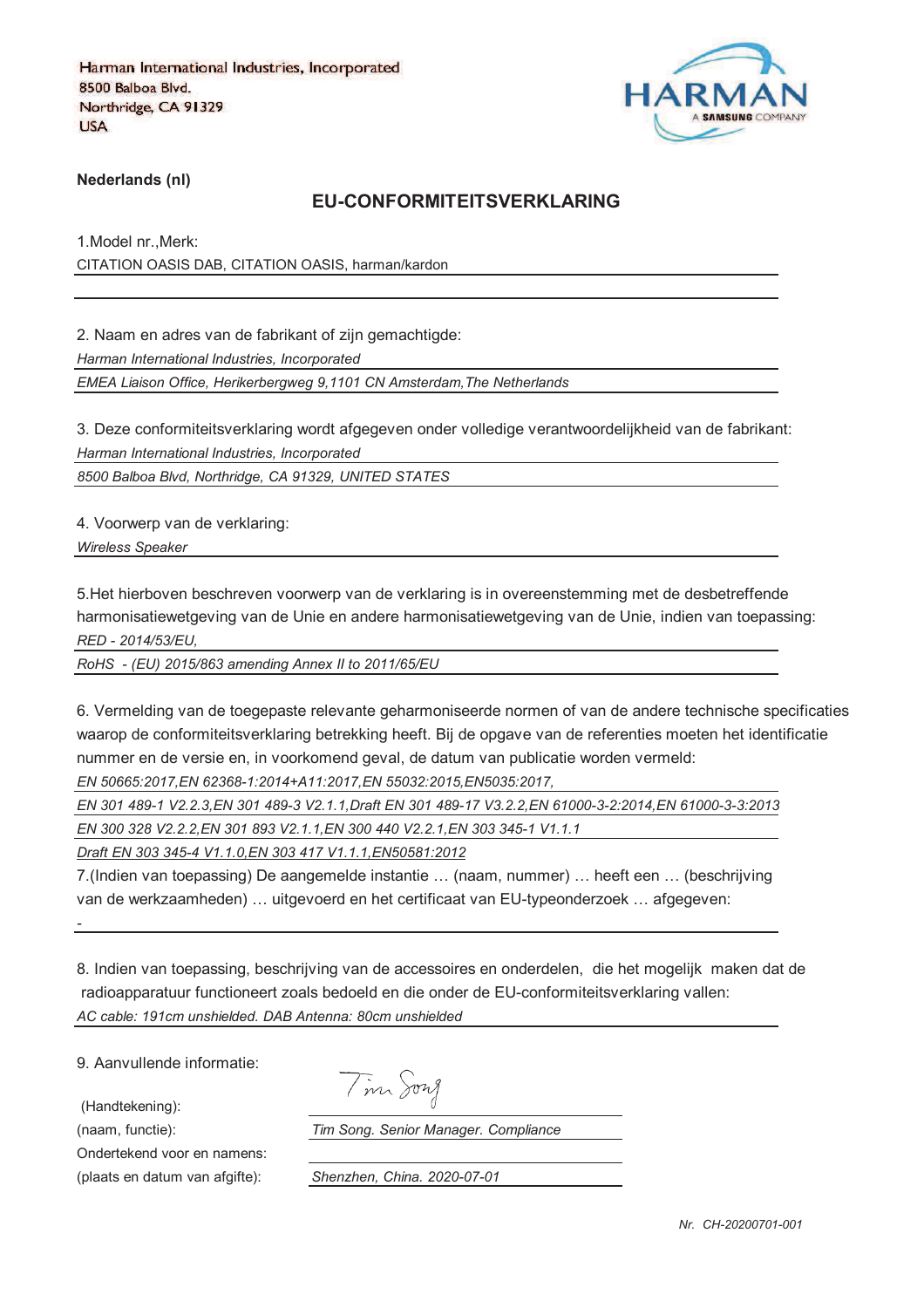

**RomânO (ro)**

#### **DECLARAPIA UE DE CONFORMITATE**

1. Număr model, marcă: CITATION OASIS DAB, CITATION OASIS, harman/kardon

2. Denumirea si adresa producătorului sau a reprezentantului său autorizat: *Harman International Industries, Incorporated EMEA Liaison Office, Herikerbergweg 9,1101 CN Amsterdam,The Netherlands*

3. Prezenta declarație de conformitate este emisă pe răspunderea exclusivă a producătorului:

*Harman International Industries, Incorporated*

*8500 Balboa Blvd, Northridge, CA 91329, UNITED STATES*

4. Obiectul declaratiei:

*Wireless Speaker* 

5. Obiectul declaratiei descris mai sus este în conformitate cu legislatia relevantă de armonizare a Uniunii: și După caz, alte acte din legislația de armonizare a Uniunii

*RED - 2014/53/EU,*

*RoHS - (EU) 2015/863 amending Annex II to 2011/65/EU*

6. Trimiterile la standardele armonizate relevante folosite sau trimiterile la alte specificatii tehnice în legătură cu care se declară conformitatea. Referintele sunt enumerate împreună cu numerele de identificare si cu versiunea acestora precum si cu data eliberării, după caz:

*EN 50665:2017,EN 62368-1:2014+A11:2017,EN 55032:2015,EN5035:2017,*

*EN 301 489-1 V2.2.3,EN 301 489-3 V2.1.1,Draft EN 301 489-17 V3.2.2,EN 61000-3-2:2014,EN 61000-3-3:2013*

*EN 300 328 V2.2.2,EN 301 893 V2.1.1,EN 300 440 V2.2.1,EN 303 345-1 V1.1.1*

*Draft EN 303 345-4 V1.1.0,EN 303 417 V1.1.1,EN50581:2012*

7. După caz, organismul notificat ... (denumire, număr) ... a efectuat ... (descrierea interventiei) si a emis certificatul de examinare UE de tip:

8. După caz, o descriere a accesoriilor și componentelor, inclusiv a produselor software, care permit echipamentelor radio să funcționeze corespunzător și care sunt incluse în declarația de conformitate: *AC cable: 191cm unshielded. DAB Antenna: 80cm unshielded*

9. Informatii suplimentare:

(Semnătura):

*-*

Semnat pentru si în numele:

Tim Song

(numele, funcgia) : *Tim Song. Senior Manager. Compliance*

(locul fi data emiterii): *Shenzhen, China. 2020-07-01*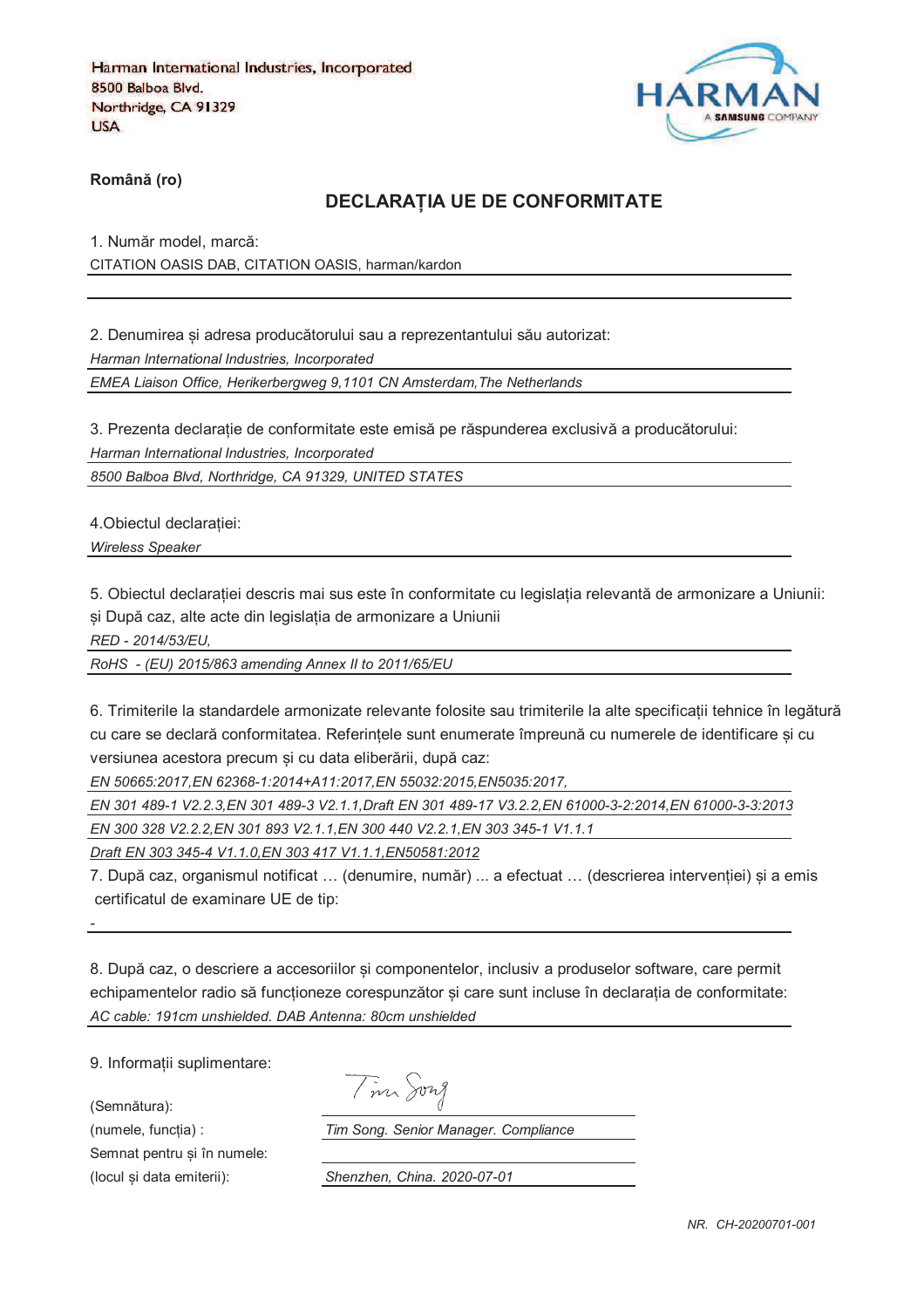

**Suomi (fi)**

#### **EU-VAATIMUSTENMUKAISUUSVAKUUTUS**

1. Malli nro.,merkki:

CITATION OASIS DAB, CITATION OASIS, harman/kardon

2. Valmistajan tai sen valtuutetun edustajan nimi ja osoite:

*Harman International Industries, Incorporated*

*EMEA Liaison Office, Herikerbergweg 9,1101 CN Amsterdam,The Netherlands*

3. Tämä vaatimustenmukaisuusvakuutus on annettu valmistajan yksinomaisella vastuulla:

*Harman International Industries, Incorporated*

*8500 Balboa Blvd, Northridge, CA 91329, UNITED STATES*

4. Vakuutuksen kohde:

*Wireless Speaker* 

5. Edellä kuvattu vakuutuksen kohde on asiaa koskevan unionin yhdenmukaistamislainsäädännön vaatimusten mukainen ja Muu unionin yhdenmukaistamissäädös (tapauksen mukaan):

*RED - 2014/53/EU,*

*RoHS - (EU) 2015/863 amending Annex II to 2011/65/EU*

6. Viittaus niihin asiaankuuluviin yhdenmukaistettuihin standardeihin, joita on käytetty, tai viittaus muihin teknisiin eritelmiin, joiden perusteella vaatimustenmukaisuusvakuutus on annettu. Viittausten luettelossa on mainittava niiden tunnistenumero ja versio ja tapauksen mukaan antopäivä:

*EN 50665:2017,EN 62368-1:2014+A11:2017,EN 55032:2015,EN5035:2017,*

*EN 301 489-1 V2.2.3,EN 301 489-3 V2.1.1,Draft EN 301 489-17 V3.2.2,EN 61000-3-2:2014,EN 61000-3-3:2013*

*EN 300 328 V2.2.2,EN 301 893 V2.1.1,EN 300 440 V2.2.1,EN 303 345-1 V1.1.1*

*Draft EN 303 345-4 V1.1.0,EN 303 417 V1.1.1,EN50581:2012*

7. Tapauksen mukaan ilmoitettu laitos … (nimi, numero) … suoritti … (toimenpiteen kuvaus) … ja antoi EU-tyyppitarkastustodistuksen: …

8. Tapauksen mukaan kuvaus lisälaitteista ja osista, myös ohjelmistoista, jotka mahdollistavat radiolaitteen käyttötarkoituksen mukaisen käytön ja jotka EU-vaatimustenmukaisuusvakuutus kattaa: *AC cable: 191cm unshielded. DAB Antenna: 80cm unshielded*

9. Lisätietoja:

*-*

(allekirjoitus):

Tim Song

(nimi, tehtävä): *Tim Song. Senior Manager. Compliance*

Seuraavan puolesta allekirjoittanut:

(antamispaikka ja -päivämäärä): *Shenzhen, China. 2020-07-01*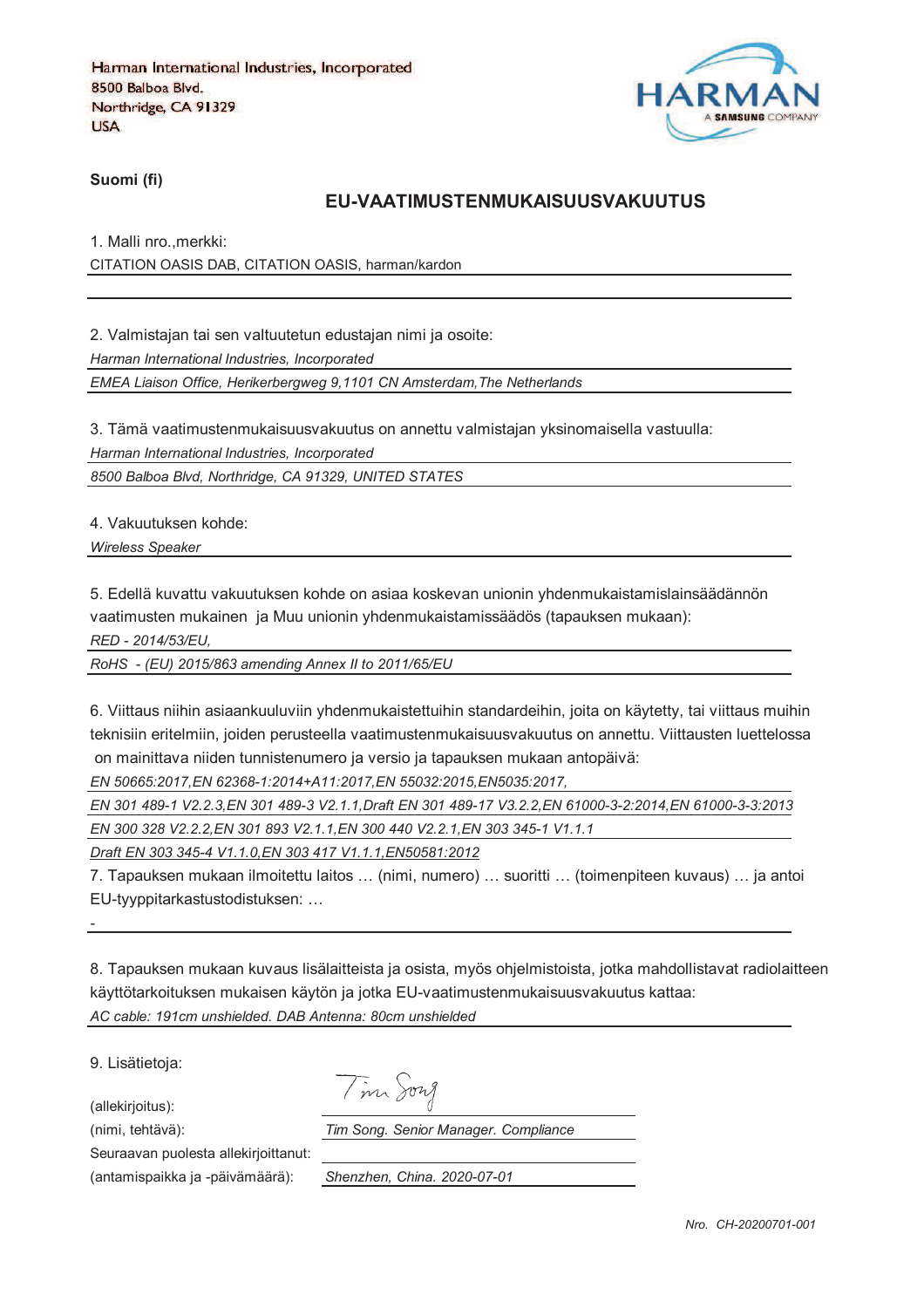

**magyar (hu)**

# **EU-MEGFELELRSÉGI NYILATKOZAT**

1.Modellazonosító,márka: CITATION OASIS DAB, CITATION OASIS, harman/kardon

2. A gyártó vagy meghatalmazott képviselőjének neve és címe: *Harman International Industries, Incorporated EMEA Liaison Office, Herikerbergweg 9,1101 CN Amsterdam,The Netherlands*

3. Ezt a megfelelőségi nyilatkozatot a gyártó kizárólagos felelőssége mellett adják ki:

*Harman International Industries, Incorporated*

*8500 Balboa Blvd, Northridge, CA 91329, UNITED STATES*

4. A nyilatkozat tárgya:

*Wireless Speaker* 

5. A fent ismertetett nyilatkozat tárgya megfelel a vonatkozó uniós harmonizációs jogszabályoknak és adott esetben egyéb uniós harmonizációs jogszabály

*RED - 2014/53/EU,*

*RoHS - (EU) 2015/863 amending Annex II to 2011/65/EU*

6.Az alkalmazott harmonizált szabványokra való hivatkozás vagy az azokra az egyéb műszaki előírásokra való hivatkozás, amelyekkel kapcsolatban megfelelőségi nyilatkozatot tetteké. A hivatkozásokat az azonosító számokkal együtt és a megfelelő verzió feltüntetésével kell megadni, adott esetben a kiállítás dátumával együtt: *EN 50665:2017,EN 62368-1:2014+A11:2017,EN 55032:2015,EN5035:2017,*

*EN 301 489-1 V2.2.3,EN 301 489-3 V2.1.1,Draft EN 301 489-17 V3.2.2,EN 61000-3-2:2014,EN 61000-3-3:2013*

*EN 300 328 V2.2.2,EN 301 893 V2.1.1,EN 300 440 V2.2.1,EN 303 345-1 V1.1.1*

*Draft EN 303 345-4 V1.1.0,EN 303 417 V1.1.1,EN50581:2012*

7.A(z) ... (nevi, számú)… bejelentett szervezet adott esetben elvégezte a(z) … (a beavatkozás ismertetése) ... és a következő EU-típusvizsgálati tanúsítványt adta ki:

8. Adott esetben a tartozékok és alkatrészek leírása, ideértve a rádióberendezés rendeltetésszeri használatát lehetővé tévő és az EU-megfelelőségi nyilatkozat hatályába tartozó szoftvereket is: *AC cable: 191cm unshielded. DAB Antenna: 80cm unshielded*

9. További információk:

(aláírás):

*-*

nevében megbízásából írták alá: (a kiállítás helye és dátuma): *Shenzhen, China. 2020-07-01*

(név, beosztás): *Tim Song. Senior Manager. Compliance*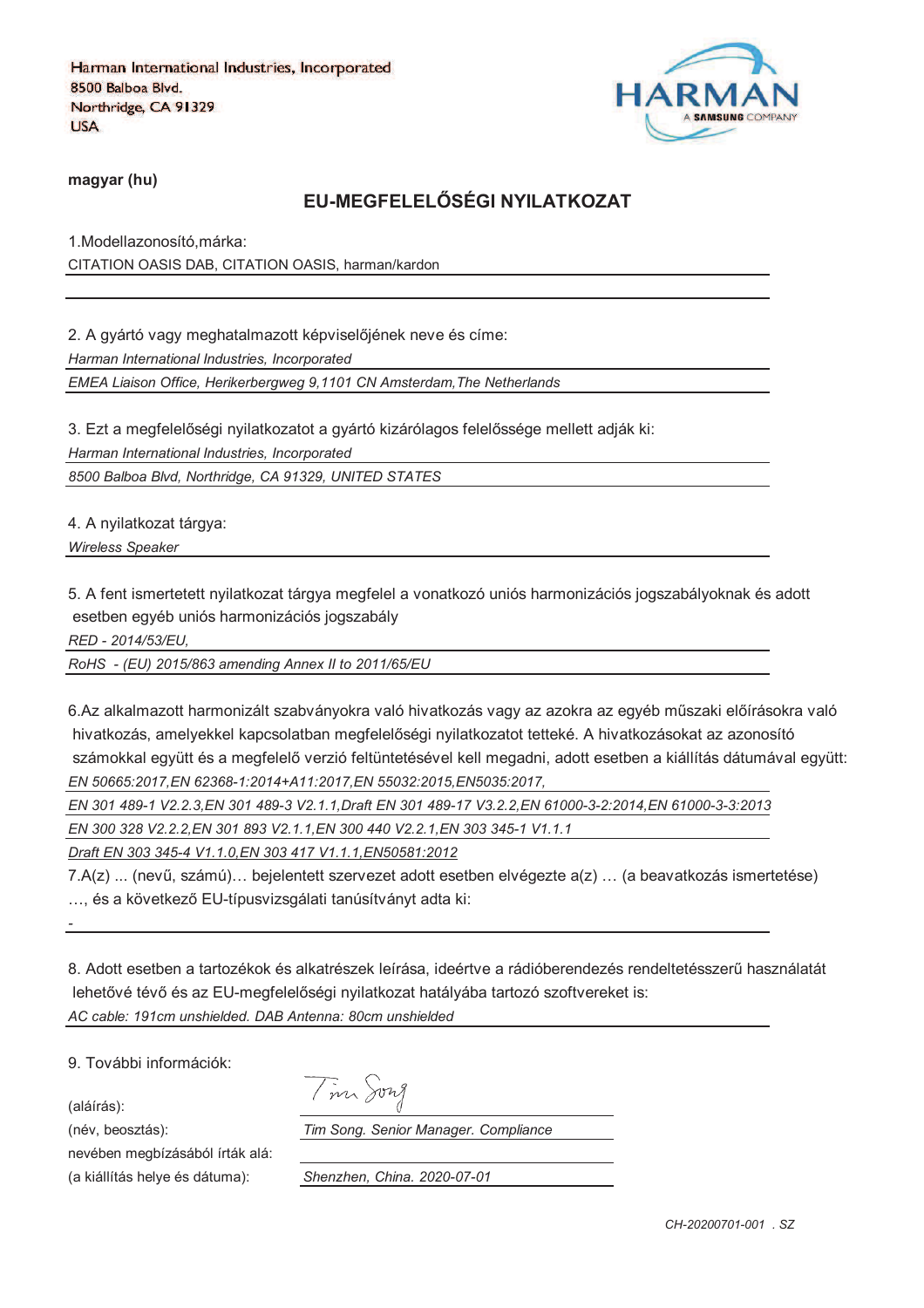

**polski (pl)**

# **DEKLARACJA ZGODNOTCI UE**

1. Nazwa modelu,Marka: CITATION OASIS DAB, CITATION OASIS, harman/kardon

2. Nazwa i adres producenta lub jego upoważnionego przedstawiciela: *Harman International Industries, Incorporated EMEA Liaison Office, Herikerbergweg 9,1101 CN Amsterdam,The Netherlands*

3. Niniejszą deklarację zgodności wydaje się na wyłączną odpowiedzialność producenta: *Harman International Industries, Incorporated*

*8500 Balboa Blvd, Northridge, CA 91329, UNITED STATES*

4. Przedmiot deklaracji:

*Wireless Speaker* 

5.Wymieniony powyżej przedmiot niniejszej deklaracji jest zgodny z odnośnymi wymaganiami unijnego prawodawstwa harmonizacyjnego i innym unijnym prawodawstwem harmonizacyjnym, w stosownych przypadkach:

*RED - 2014/53/EU,*

*RoHS - (EU) 2015/863 amending Annex II to 2011/65/EU*

6. Odwołania do odnośnych norm zharmonizowanych, które zastosowano, lub do innych specyfikacji technicznych,w stosunku do których deklarowana jest zgodność. Odwołania musza być podane wraz z ich numerami identyfika cyjnymi i wersjami oraz w stosownych przypadkach z data wydania: *EN 50665:2017,EN 62368-1:2014+A11:2017,EN 55032:2015,EN5035:2017,*

*EN 301 489-1 V2.2.3,EN 301 489-3 V2.1.1,Draft EN 301 489-17 V3.2.2,EN 61000-3-2:2014,EN 61000-3-3:2013 EN 300 328 V2.2.2,EN 301 893 V2.1.1,EN 300 440 V2.2.1,EN 303 345-1 V1.1.1*

*Draft EN 303 345-4 V1.1.0,EN 303 417 V1.1.1,EN50581:2012*

7. W stosownych przypadkach, jednostka notyfikowana … (nazwa, numer) … przeprowadziła … (opis interwencji) … i wydała certyfikat badania typu UE:

*-*

8.W stosownych przypadkach, opis elementów dodatkowych lub komponentów, w tym oprogramowania , które umoj liwiaja działanie urzadzenia radiowego zgodnie z przeznaczeniem i które sa objcte deklaracją zgodności UE:

*AC cable: 191cm unshielded. DAB Antenna: 80cm unshielded*

9. Informacje dodatkowe:

(podpis):

Podpisano w imieniu: (miejsce i data wydania): *Shenzhen, China. 2020-07-01*

Tim Song

(imię i nazwisko, stanowisko): *Tim Song. Senior Manager. Compliance*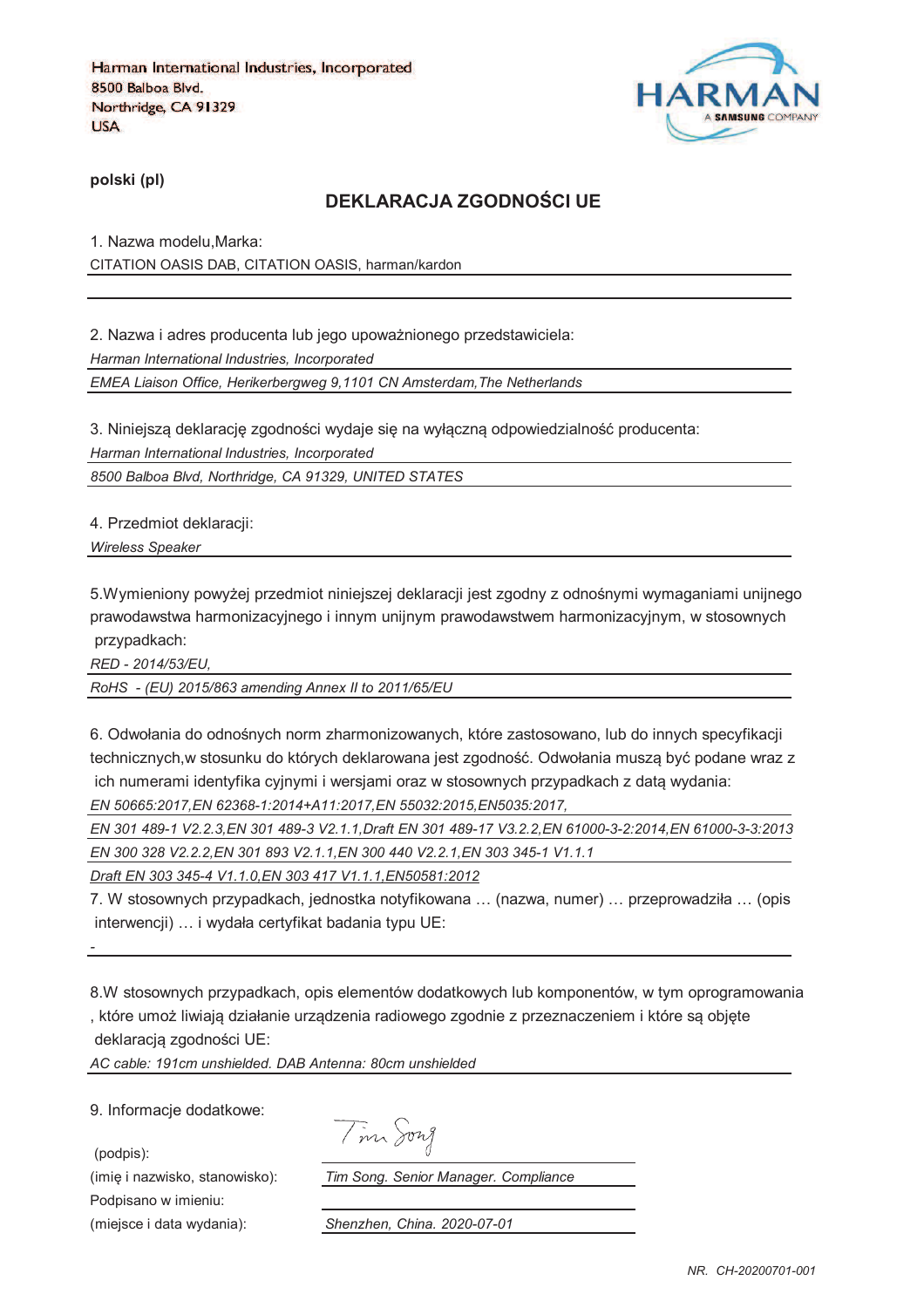

**sloven%ina (sk)**

# **EÚ VYHLÁSENIE O ZHODE**

1. Číslo modelu, brand: CITATION OASIS DAB, CITATION OASIS, harman/kardon

2. Meno a adresa výrobcu alebo jeho splnomocneného zástupcu: *Harman International Industries, Incorporated EMEA Liaison Office, Herikerbergweg 9,1101 CN Amsterdam,The Netherlands*

3. Toto vyhlásenie o zhode sa vydáva na výhradnú zodpovednosť výrobcu.:

*Harman International Industries, Incorporated*

*8500 Balboa Blvd, Northridge, CA 91329, UNITED STATES*

4.Predmet vyhlásenia:

*Wireless Speaker* 

5. Uvedený predmet vyhlásenia je v zhode s príslušnými harmonizačnými právnymi predpismi Únie a Prípadne ďalšie harmonizačné právne predpisy Únie:

*RED - 2014/53/EU,*

*RoHS - (EU) 2015/863 amending Annex II to 2011/65/EU*

6. Odkazy na príslušné použité harmonizované normy alebo odkazy na iné technické špecifikácie, v súvislosti s ktorými sa zhoda vyhlasuje. V rámci odkazov sa musí uviesť identifikačné číslo a verzia a prípadne dátum vydania:

*EN 50665:2017,EN 62368-1:2014+A11:2017,EN 55032:2015,EN5035:2017,*

*EN 301 489-1 V2.2.3,EN 301 489-3 V2.1.1,Draft EN 301 489-17 V3.2.2,EN 61000-3-2:2014,EN 61000-3-3:2013 EN 300 328 V2.2.2,EN 301 893 V2.1.1,EN 300 440 V2.2.1,EN 303 345-1 V1.1.1*

*Draft EN 303 345-4 V1.1.0,EN 303 417 V1.1.1,EN50581:2012*

7. Prípadne: notifikovaný orgán ... (názov, číslo) ... vykonal ... (opis zásahu) ... a vydal certifikát EÚ skúšky typu:

8. V príslušných prípadoch opis príslušenstva a komponentov vrátane softvéru, ktoré umožňujú rádiovému zariadeniu fungovať v súlade so zamýšľaným účelom, a na ktoré sa vzťahuje EÚ vyhlásenie o zhode: *AC cable: 191cm unshielded. DAB Antenna: 80cm unshielded*

9. Doplňujúce informácie:

(podpis):

*-*

Podpísané za a v mene:

Tim Song

(meno, funkcia): *Tim Song. Senior Manager. Compliance*

(miesto a dátum vydania): *Shenzhen, China. 2020-07-01*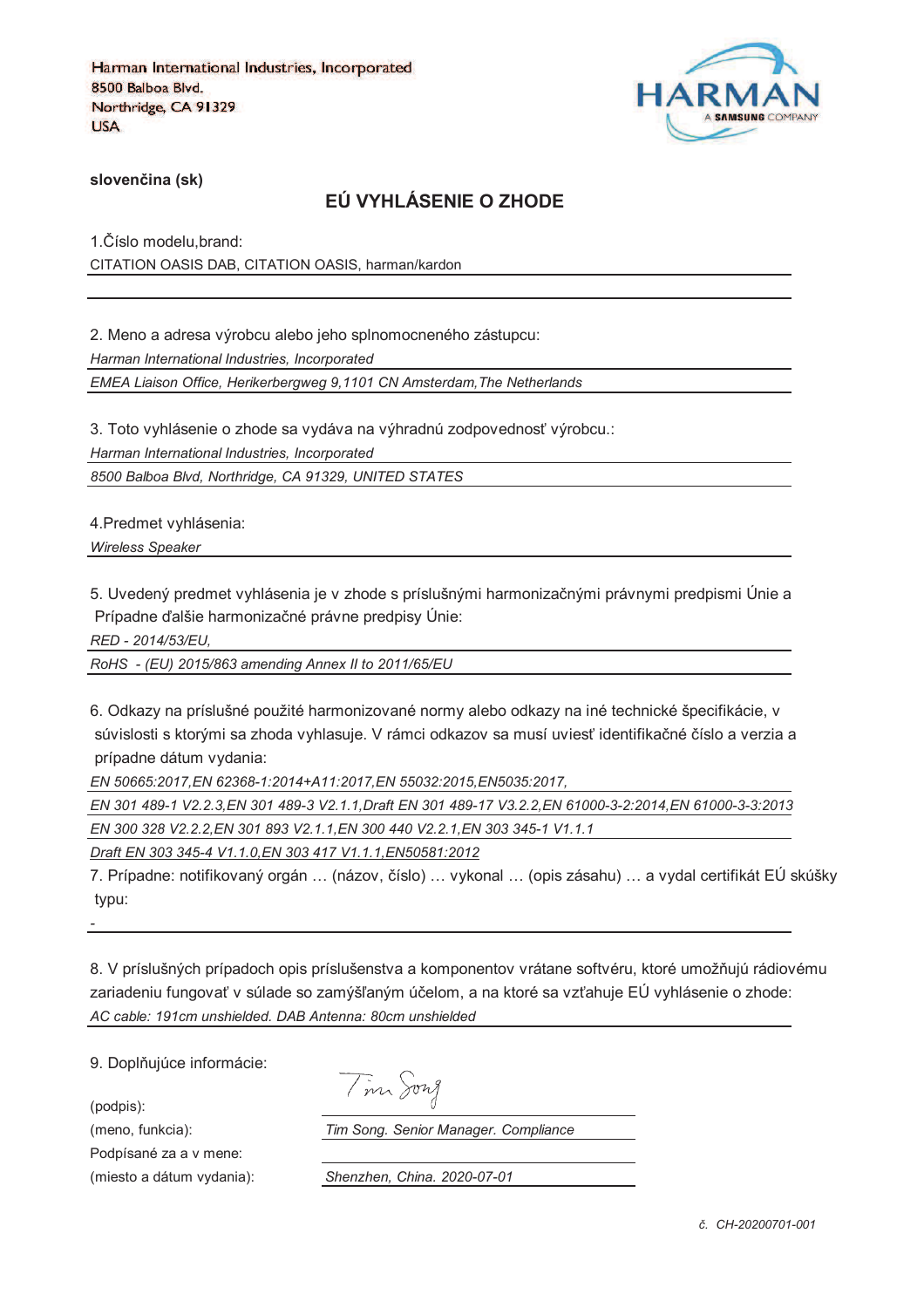

**svenska (sv)**

# **EU-FÖRSÄKRAN OM ÖVERENSSTÄMMELSE**

1. Modell nr.,varumärke**:** CITATION OASIS DAB, CITATION OASIS, harman/kardon

2. Namn på och adress till tillverkaren eller dennes representant: *Harman International Industries, Incorporated EMEA Liaison Office, Herikerbergweg 9,1101 CN Amsterdam,The Netherlands*

3. Denna försäkran om överensstämmelse utfärdas på tillverkarens eget ansvar:

*Harman International Industries, Incorporated*

*8500 Balboa Blvd, Northridge, CA 91329, UNITED STATES*

4. Föremål för försäkran:

*Wireless Speaker* 

5. Föremålet för försäkran ovan överensstämmer med den relevanta unionslagstiftningen om harmon -isering och Annan harmoniserad unionslagstiftning i förekommande fall

*RED - 2014/53/EU,*

*RoHS - (EU) 2015/863 amending Annex II to 2011/65/EU*

6.Hänvisningar till de relevanta harmoniserade standarder som använts eller hänvisningar till andra tekniska specifikationer enligt vilka överensstämmelsen försäkras. Hänvisningar måste förtecknas tillsammans med identifieringsnummer och version och i förekommande fall datum för utfärdande:

*EN 50665:2017,EN 62368-1:2014+A11:2017,EN 55032:2015,EN5035:2017,*

*EN 301 489-1 V2.2.3,EN 301 489-3 V2.1.1,Draft EN 301 489-17 V3.2.2,EN 61000-3-2:2014,EN 61000-3-3:2013*

*EN 300 328 V2.2.2,EN 301 893 V2.1.1,EN 300 440 V2.2.1,EN 303 345-1 V1.1.1*

*Draft EN 303 345-4 V1.1.0,EN 303 417 V1.1.1,EN50581:2012*

7. I tillämpliga fall: det anmälda organet ... (namn, nummer) ... har utfört ... (beskrivning av åtgärd) ... och utfärdat EU- typprovningsintyg:

8. I förekommande fall en beskrivning av tillbehör och komponenter, inklusive programvara, som gör det möjligt för radioutrustningen att fungera som avsett och som täcks av en EU-försäkran om överensstämmelse: *AC cable: 191cm unshielded. DAB Antenna: 80cm unshielded*

9. Ytterligare information:

(namnteckning): Undertecknat för:

*-*

Tim Song

(namn, befattning): *Tim Song. Senior Manager. Compliance*

(ort och datum) *Shenzhen, China. 2020-07-01*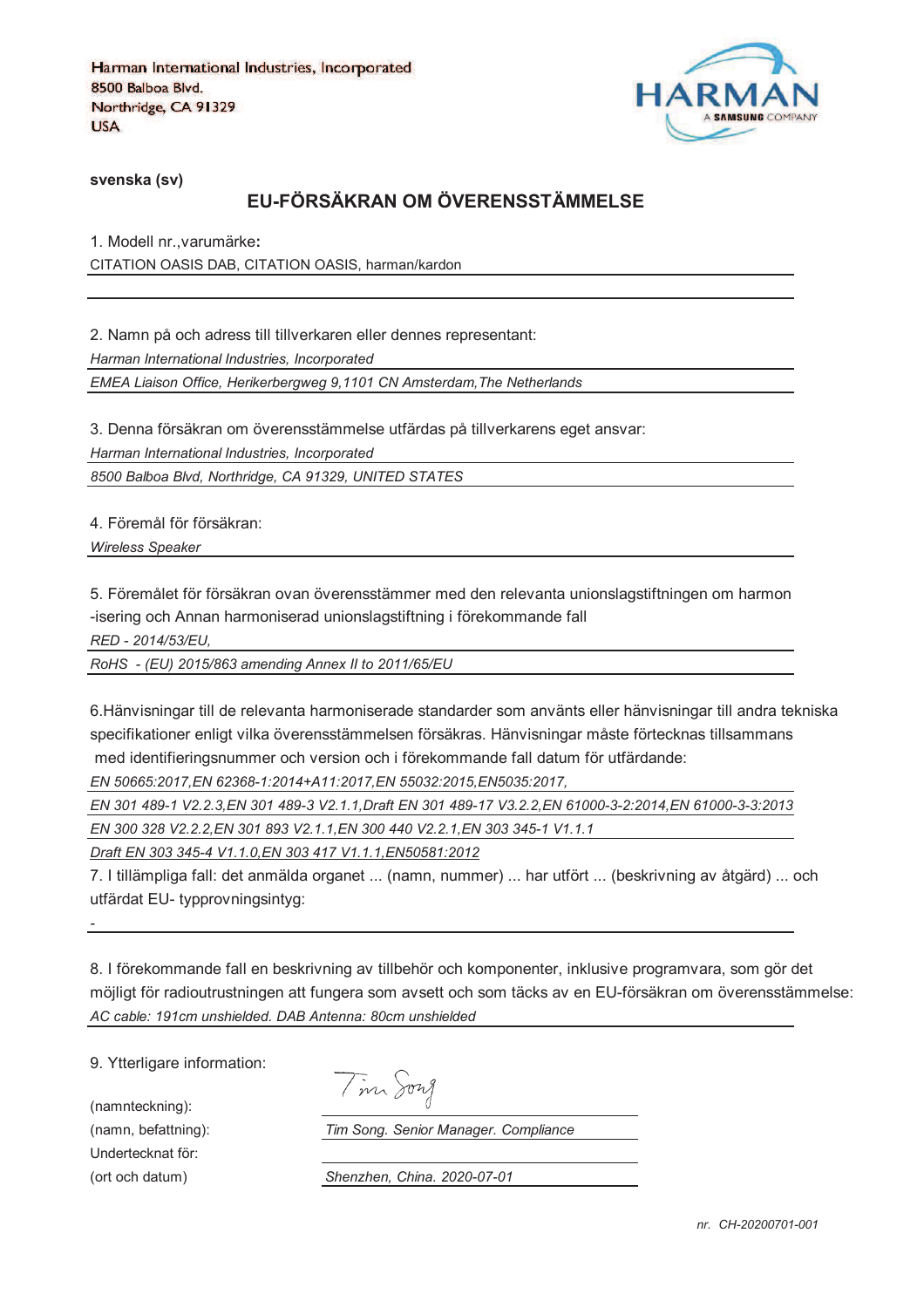

**Malti (mt)**

# **DIKJARAZZJONI TA' KONFORMITÀ TAL-UE**

1.Il-mudell Nru.,marka: CITATION OASIS DAB, CITATION OASIS, harman/kardon

2. L-isem u l-indirizz tal-manifattur jew tar-rappreżentant awtorizzat tiegħu: *Harman International Industries, Incorporated*

*EMEA Liaison Office, Herikerbergweg 9,1101 CN Amsterdam,The Netherlands*

3. Din id-dikjarazzjoni tal-konformità tinħareg taħt ir-responsabbiltà unika tal-manifattur:

*Harman International Industries, Incorporated*

*8500 Balboa Blvd, Northridge, CA 91329, UNITED STATES*

4.L-ghan tad-dikjarazzjoni:

*Wireless Speaker* 

5. L-għan tad-dikiarazzioni deskritt hawn fug huwa konformi mal-leġiżlazzioni ta' armonizzazzioni rilevanti tal -Unjon u Leģiżlazzjoni dwar l-armonizzazzjoni oħra tal-Unjoni meta tkun applikabbli

*RED - 2014/53/EU,*

*RoHS - (EU) 2015/863 amending Annex II to 2011/65/EU*

6. Ir-referenzi għall-istandards armonizzati rilevanti li ntużaw, jew ir-referenzi għall-ispeċifikazzjonijiet tekniċi l-oħrajn li skonthom qed tiġi ddikjarata l-konformità: Ir-referenzi jridu jiġu elenkati bin-numru tal-identifikazzjoni u l-verzioni taghhom u, fein applikabbli, id-data tal-hrug:

*EN 50665:2017,EN 62368-1:2014+A11:2017,EN 55032:2015,EN5035:2017,*

*EN 301 489-1 V2.2.3,EN 301 489-3 V2.1.1,Draft EN 301 489-17 V3.2.2,EN 61000-3-2:2014,EN 61000-3-3:2013*

*EN 300 328 V2.2.2,EN 301 893 V2.1.1,EN 300 440 V2.2.1,EN 303 345-1 V1.1.1*

*Draft EN 303 345-4 V1.1.0,EN 303 417 V1.1.1,EN50581:2012*

7.Meta applikabbli, il-korp notifikat ... (I-isem, in-numru) ... wettaq... (deskrizzjoni tal-intervent) ... u ħareġ iċ-ċertifikat tal-eżami tat-tip tal-UE:

8. Fejn applikabbli, deskrizzjoni tal-accessorji u il-komponenti, inkluž is-softwer, li jippermettu t-tagħmir tar -radju jopera kif intiż u koperti mid-dikjarazzjoni tal-konformità tal-UE: *AC cable: 191cm unshielded. DAB Antenna: 80cm unshielded*

9. Informazzjoni addizzjonali:

(firma):

*-*

Iffirmat ghal u f'isem:

(isem, funzjoni): *Tim Song. Senior Manager. Compliance*

(post u data tal-qrur): *Shenzhen, China. 2020-07-01*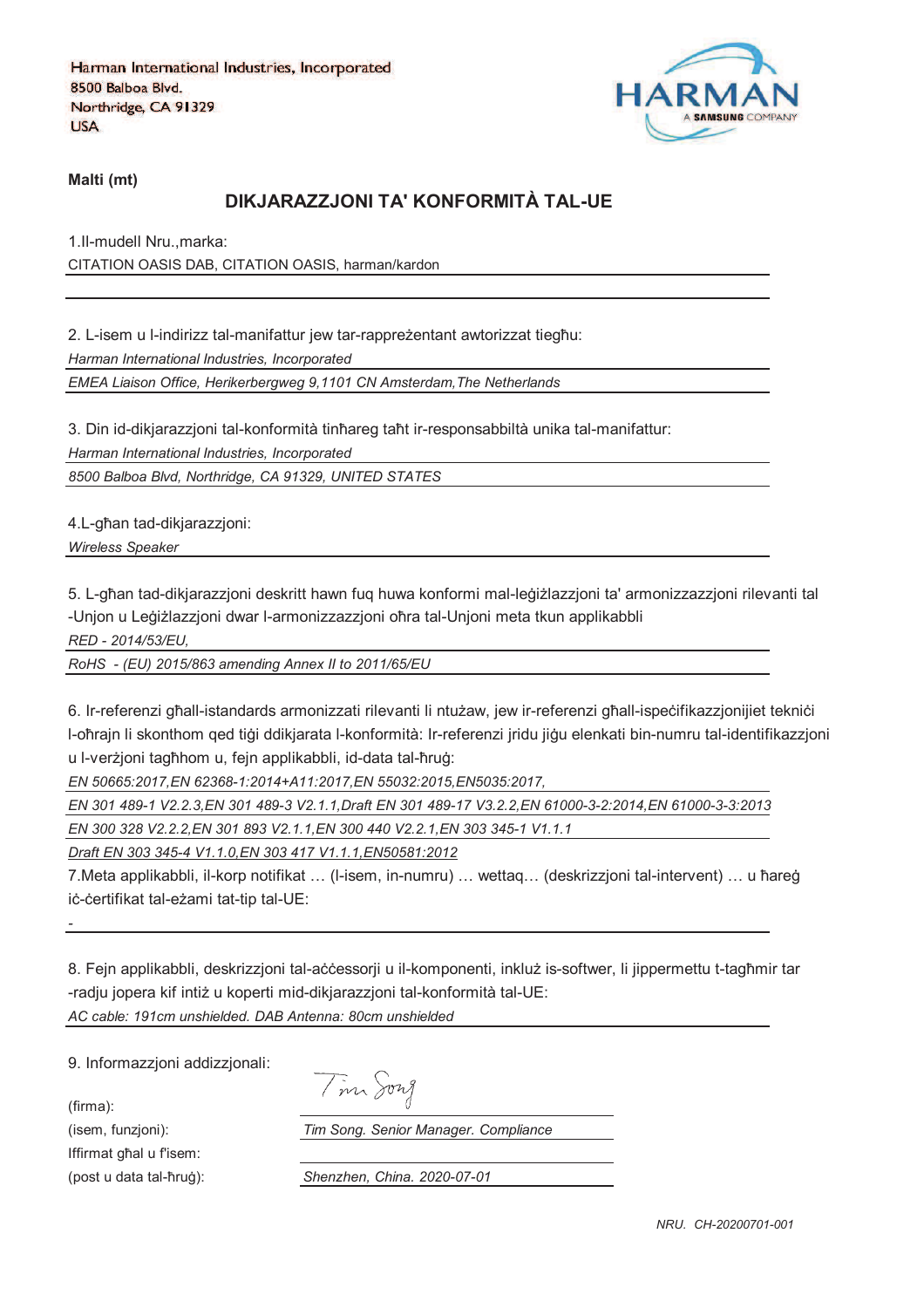

**português (pt)**

### **DECLARAÇÃO UE DE CONFORMIDADE**

1. Modelo Nº.,marca: CITATION OASIS DAB, CITATION OASIS, harman/kardon

2. Nome e endereço do fabricante ou do respetivo mandatário:

*Harman International Industries, Incorporated*

*EMEA Liaison Office, Herikerbergweg 9,1101 CN Amsterdam,The Netherlands*

3. A presente declaração de conformidade é emitida sob a exclusiva responsabilidade do fabricante: *Harman International Industries, Incorporated*

*8500 Balboa Blvd, Northridge, CA 91329, UNITED STATES*

4. Objeto da declaração:

*Wireless Speaker* 

5.O objeto da declaração acima mencionada está em conformidade com a legislação de harmonização da União aplicável, Outra legislação de harmonização da União, se aplicável:

*RED - 2014/53/EU,*

*RoHS - (EU) 2015/863 amending Annex II to 2011/65/EU*

6. Referências às normas harmonizadas aplicáveis utilizadas ou às outras especificações técnicas em relação às quais a conformidade é declarada. As referências devem ser enumeradas com os respetivos números de identificação e versão e, se for caso disso, a data de emissão:

*EN 50665:2017,EN 62368-1:2014+A11:2017,EN 55032:2015,EN5035:2017,*

*EN 301 489-1 V2.2.3,EN 301 489-3 V2.1.1,Draft EN 301 489-17 V3.2.2,EN 61000-3-2:2014,EN 61000-3-3:2013*

*EN 300 328 V2.2.2,EN 301 893 V2.1.1,EN 300 440 V2.2.1,EN 303 345-1 V1.1.1*

*Draft EN 303 345-4 V1.1.0,EN 303 417 V1.1.1,EN50581:2012*

7. Se aplicável, o organismo notificado: (nome, número)... efetuou… (descrição da intervenção)… e emitiu o certificado de exame UE de tipo:

8. Se aplicável, descrição dos acessórios e/ou componentes, incluindo o software, que permitem que o equipamento de rádio funcione conforme o pretendido, abrangidos pela declaração UE de conformidade: *AC cable: 191cm unshielded. DAB Antenna: 80cm unshielded*

9. Informações complementares:

(assinatura)

*-*

Assinado por e em nome de:

(nome, cargo) : *Tim Song. Senior Manager. Compliance*

(local e data de emissão) *Shenzhen, China. 2020-07-01*